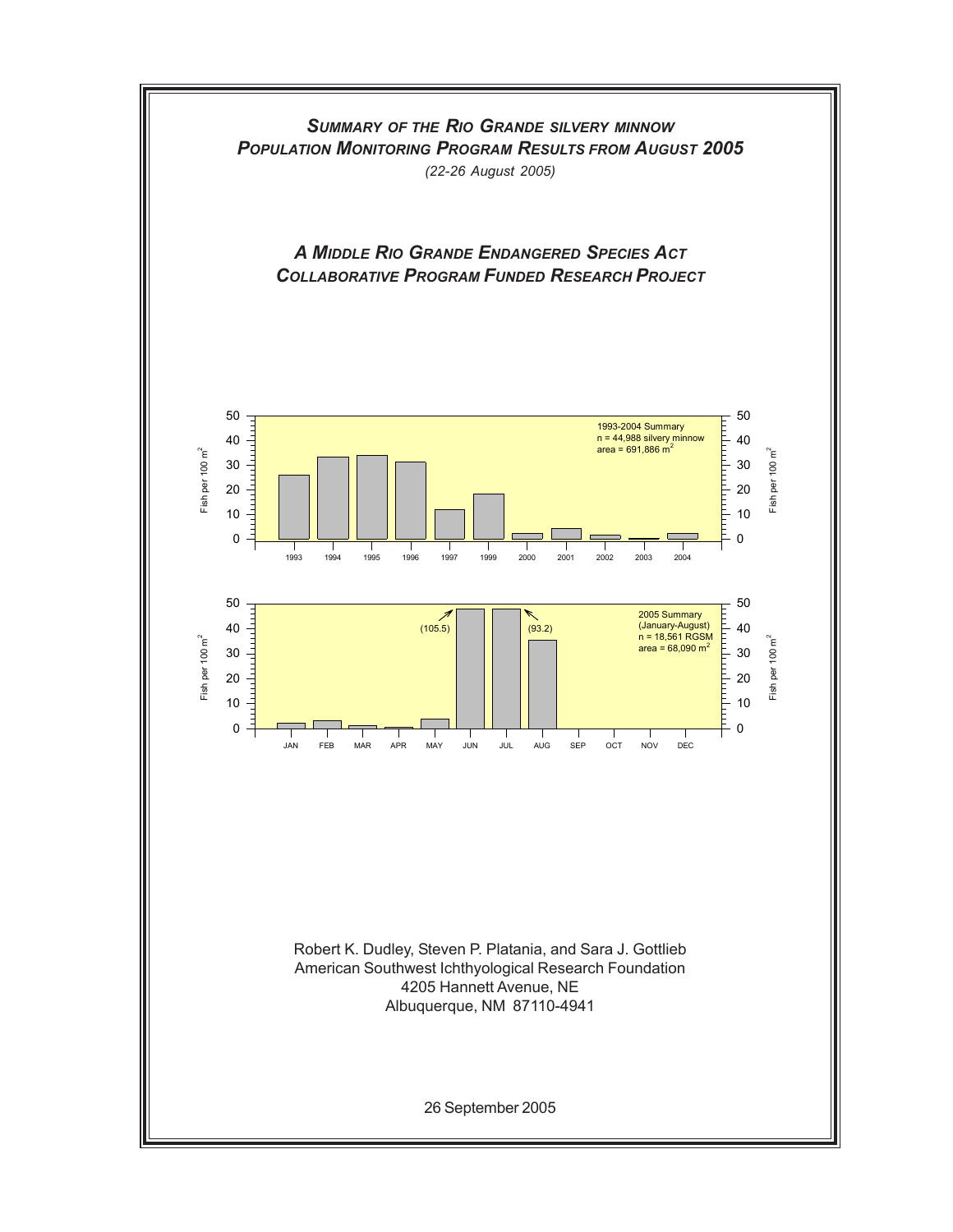## *SUMMARY OF THE RIO GRANDE SILVERY MINNOW POPULATION MONITORING PROGRAM RESULTS FROM AUGUST 2005 (22-26 August 2005)*

prepared for:

## *MIDDLE RIO GRANDE ENDANGERED SPECIES ACT COLLABORATIVE PROGRAM*

under USBR contract:

### **Number 03CR408029**

U.S. Bureau of Reclamation Upper Colorado Regional Office 125 South State Street, Room 6107 Salt Lake City, UT 84138-1102

prepared by:

Robert K. Dudley, Steven P. Platania, and Sara J. Gottlieb American Southwest Ichthyological Research Foundation 4205 Hannett Avenue, NE Albuquerque, NM 87110-4941

submitted to:

U. S. Bureau of Reclamation 555 Broadway NE, Suite 100 Albuquerque, NM 87102-2352

26 September 2005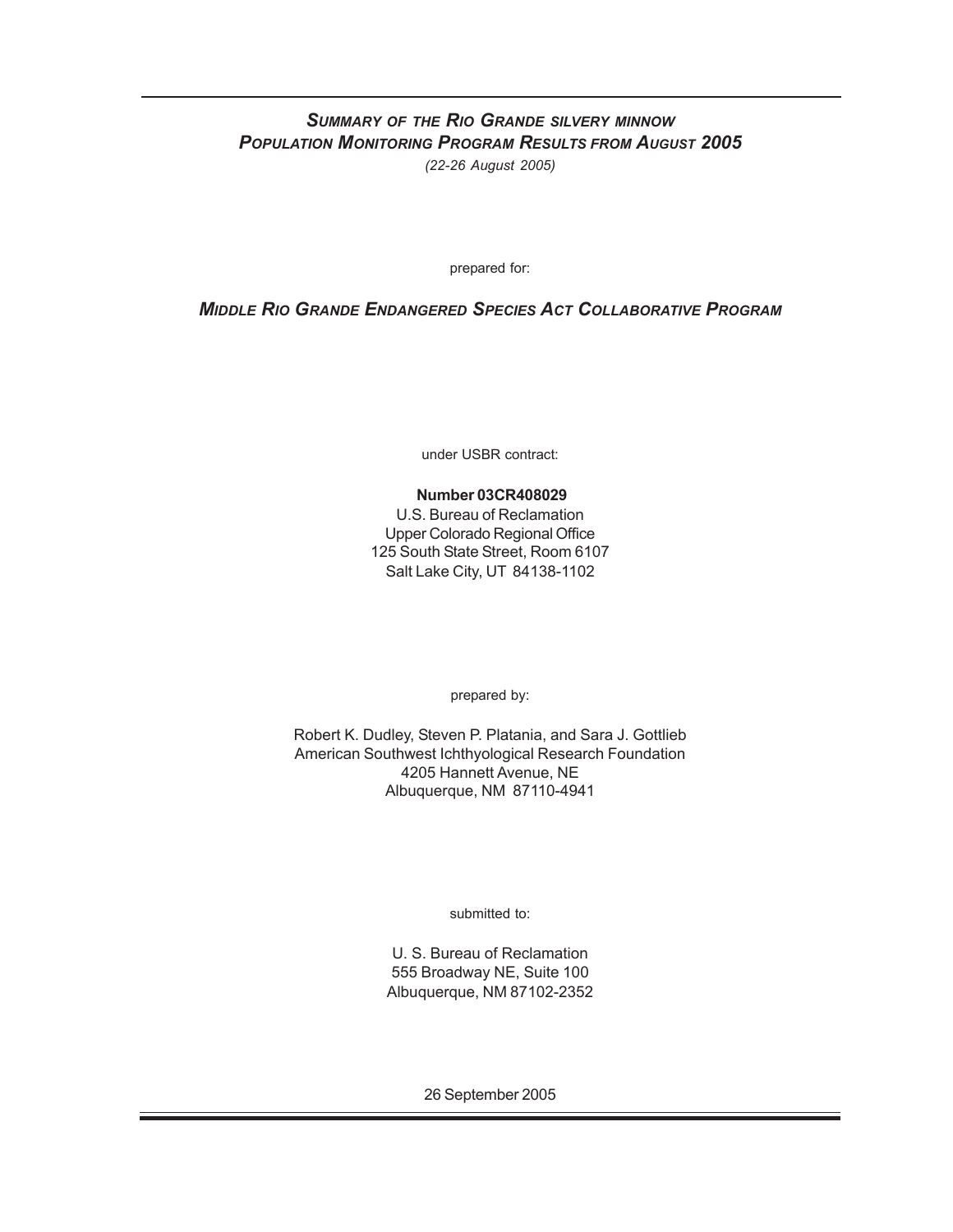### **SUMMARY OF OVERALL AUGUST 2005 POPULATION MONITORING EFFORTS**

The eighth sampling effort of the 2005 Rio Grande silvery minnow population monitoring program was conducted between 22-26 August at 20 sites throughout the Middle Rio Grande. Five sites were located in the Angostura Reach, six sites in the Isleta Reach, and nine sites in the San Acacia Reach. A list of collection localities is appended (Table A-1).

Adult and juvenile fish were obtained by rapidly drawing a 3.1 m x 1.8 m small mesh (5 mm) seine through discrete mesohabitats. Rio Grande silvery minnow were counted and identified to ageclass. Other fishes were identified to species and enumerated, but age-class was not determined. Figures illustrating catch rates (number of fish per 100 m<sup>2</sup> sampled) were prepared for the ten focal species, including Rio Grande silvery minnow, for the purpose of comparisons between reaches.

During August 2005, a total of 7,086 fish were captured in the  $9,311 \text{ m}^2$  (surface area) of water sampled. Rio Grande silvery minnow was the most abundant taxon (N=3,299) and comprised about 47% of the total catch. Rio Grande silvery minnow was present in 202 of 312 seine hauls with fish (ca. 65%) and was abundant in specific mesohabitats such as backwaters and pools. The majority of Rio Grande silvery minnow were found in the upper half of each sampling reach. Cumulative fish catch rate was 76.1 individuals per 100 m $^2$  sampled; less than one half of what it was in July (173.2 individuals per 100 m<sup>2</sup> sampled). The overall abundance of fish (N=7,086) was comprised mostly of fish (primarily Rio Grande silvery minnow) from the Isleta and San Acacia reaches (N=6,052).

### **SUMMARY OF AUGUST 2005 POPULATION MONITORING EFFORT BY RIVER REACH**

### **Angostura Reach**

Sampling in the Angostura Reach took place during a period of low stable flows on 22 and 26 August. While the discharge in the Rio Grande had increased greatly during May and June (peak was about 6,500 cfs), there was a gradual decline in flow throughout July that have stabilized by August. Discharge throughout the Angostura Reach peaked at >1,000 cfs following several rainstorm events but was generally <400 cfs during August. The low flows resulted in reduced wetted habitats and loss of the over-bank flooded areas. While the total discharge during May and June was higher than it had been in nearly ten years, the flows at the end of August 2005 were comparable to what they were in August 2003. However, there was no river drying in the Angostura Reach and a substantial portion of the channel width remained wetted during August 2005. Water clarity was highest in the uppermost portion of the Angostura Reach (Secchi depth ca. 20 cm) but there was little difference downstream of the confluence with the Jemez River as there had been in previous months. This is likely because to the decreased flows during August. Water temperatures recorded at the different sampling sites ranged from 22.6°C to 27.2°C and were warm enough to support rapid growth of larval and juvenile fish in appropriate low velocity habitats. The range of water temperatures was nearly identical to that recorded in July 2005. Several large backwaters and low velocity shoreline habitats with inundated terrestrial vegetation provided suitable nursery areas; many larval and juvenile fish were collected in these habitats. Rio Grande silvery minnow (N=398) was the most frequently collected taxon in the Angostura Reach during August 2005. The second most common species was red shiner (N=245). Western mosquitofish (N=202) were the third most numerous species were primarily found in pool and backwater habitats. Rio Grande silvery minnow was most numerous in the upper portion of the sampling reach. The Angostura Diversion Dam sampling site (Site #0) yielded nearly twice the number of Rio Grande silvery minnow as were collected in July 2005. The highest abundance of Rio Grande silvery minnow was recorded from Rio Rancho (Site #2) to the Angostura sampling site (Site #0). The increased water temperatures and elevated flows of late June and July apparently resulted in successful recruitment of Rio Grande silvery minnow and several of the other taxa. However, the impact of continued low flows during September could ultimately limit the population. A more appropriate time to assess the conservation status of Rio Grande silvery minnow in the Angostura Reach will be in October.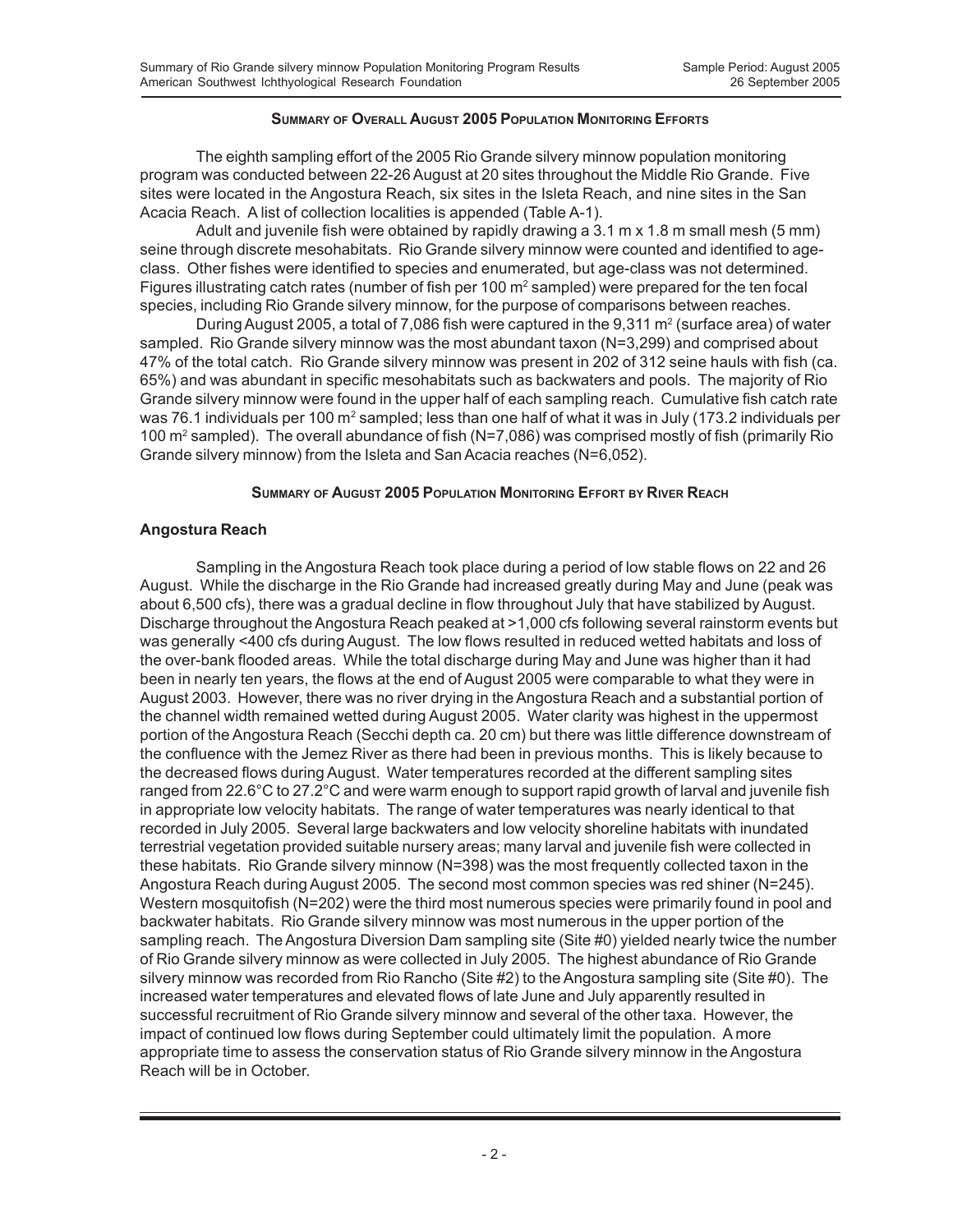### **Isleta Reach**

While discharge in the Rio Grande was substantially higher during June 2005 than it had been in the past several years, flows had rapidly dropped back down low levels by July and August 2005. Discharge was generally <200 cfs and there were periods of very low or no flow in some portions of the reach. Decreased flows resulted in the formation of several isolated pools and had left large areas of the inundated floodplain isolated from the main river. Many fish (primarily larval and juvenile phases) were stranded in these off-channel habitats. Water temperatures in the Isleta Reach generally ranged from 22.1-29.8°C from morning (0900 h) to afternoon (1300 h); this was about a 2°C increase compared with July 2005. Water clarity varied greatly throughout the reach (Secchi depth 3-25 cm); the lowest values were recorded in the southern portion of the reach while the highest portions were recorded in the northern portion (upstream of the Rio Puerco confluence) of the reach. This difference was likely because of increased discharge from intermittent tributaries (rios Salado and Puerco). The Isleta Reach had the highest catch rate (119.4 fish/100 m<sup>2</sup>) of any of the sampling reaches in the Middle Rio Grande. However, the density of fish in this reach in August dropped in half compared to July 2005. Overall ichthyofaunal catch rates in the Angostura Reach (41.9 fish/100 m<sup>2</sup>) were lower compared to the Isleta Reach and had decreased markedly in the last month. The abundance of Rio Grande silvery minnow had dropped noticeably in both reaches during the past month.

### **San Acacia Reach**

Population monitoring was conducted in the San Acacia Reach (9 sites) of the Middle Rio Grande between 23-25 August 2005. Water levels had decreased markedly since the beginning of July but didn't reach their lowest levels until the beginning of August. Discharge was very low in areas and there was also river drying in some of the southern portions of the reach. The decreased flow combined with high ambient temperatures resulted in warm water temperatures in the San Acacia Reach in August 2005 (range=21.1-27.9.1°C), but lower than was recorded in July 2005 (range=27.6-35.1°C). These elevated water temperatures were recorded in the main channel, meaning that temperatures in static habitats (e.g., pools and backwaters) were even higher. Elevated water temperatures combined with declining water quality likely resulted in the loss of many fish in the San Acacia Reach. However, some of these losses are also probably caused by natural mortality following spawning. While the habitat was dominated by narrow main channel runs, some side channels and backwaters provided a variety of habitat conditions. The turbidity levels in the San Acacia Reach had increase since July and most sampling sites had a Secchi depth reading of <5 cm. The most commonly collected taxon during August 2005 in the San Acacia Reach was Rio Grande silvery minnow (N=1,535). Rio Grande silvery minnow were present at all sampling sites but were most abundant in the upper portion of the reach; the age-class structure was dominated by young-of-year individuals. The San Acacia Reach catch rate (69.0 fish/100 m<sup>2</sup>) was higher than the catch rate in the Angostura Reach but much lower than the catch rate in the Isleta Reach.

### **Conclusion**

Rio Grande silvery minnow (N=3,299) was widespread and abundant in the Middle Rio Grande during August 2005. This species was more than three times more numerous than the next mostabundant taxon (red shiner, N=968). Other common taxa included western mosquitofish (N=1,656), fathead minnow (N=383), and common carp (N=183). The abundance of Rio Grande silvery minnow during 2005, including August, indicates that the status of this species has improved markedly compared to spring of 2004. The high number of young-of-year silvery minnow in the San Acacia Reach (N=1,535) indicates that environmental conditions continue to be adequate for successful growth and survival. The duration and magnitude of the spring runoff for 2005 appears to be similar to 1993-1995 and 1997. Declining flows during July and August have resulted in a reduction in wetted habitats and river drying in areas (Isleta and San Acacia reaches) that currently support the most Rio Grande silvery minnow. However, it appears that this species is faring better in 2005 than it has in many years.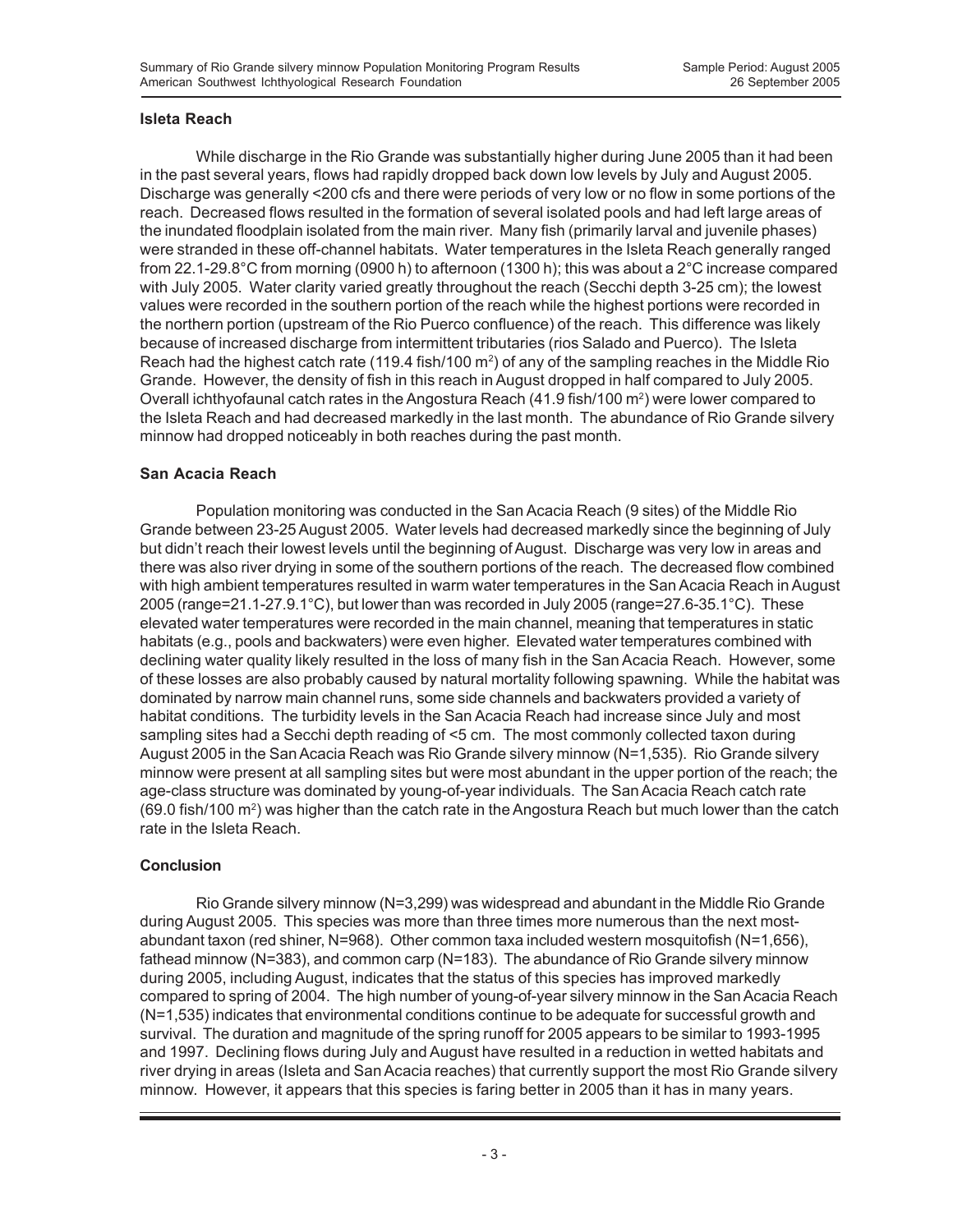

Figure 1. Map of the study area and sampling localities (numbered) for the 2005 Rio Grande silvery minnow population monitoring program. Sampling locality information that correspond with the numbered localities are provided in Appendix A (Table A-1).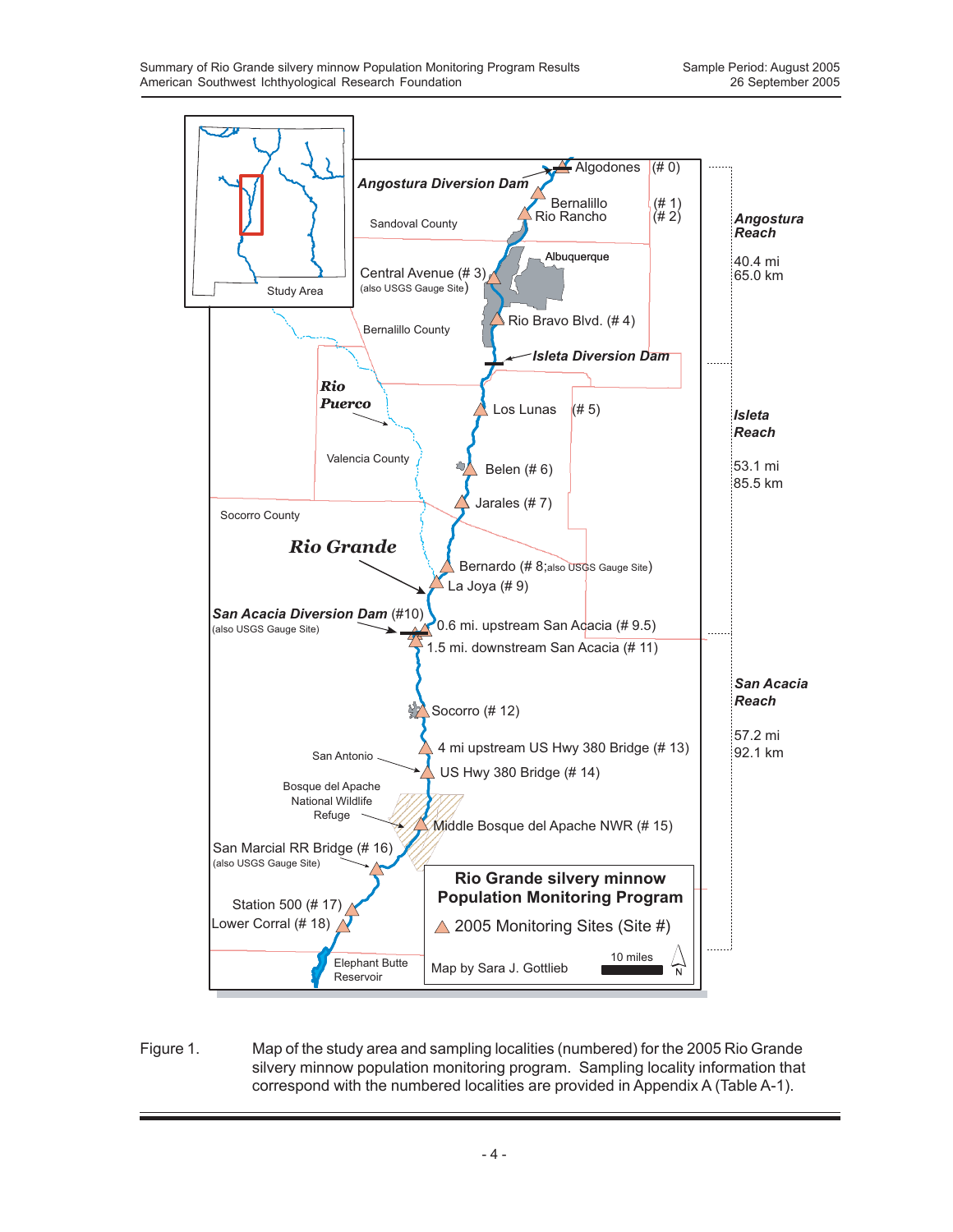

Figure 2. Discharge in the Rio Grande from January 2004 through August 2005 as recorded at seven U. S. Geological Survey (USGS) gauge stations. The Otowi Bridge gauge site is outside of the study area (ca. 25.5 river miles upstream of Cochiti Dam) and provided for reference. Discharge data are provisional and subject to change. \*Note: Bernardo discharge data (USGS 08332010) became temporarily unavailable on 13 January 2005 and data collection is now discontinued at that gauge.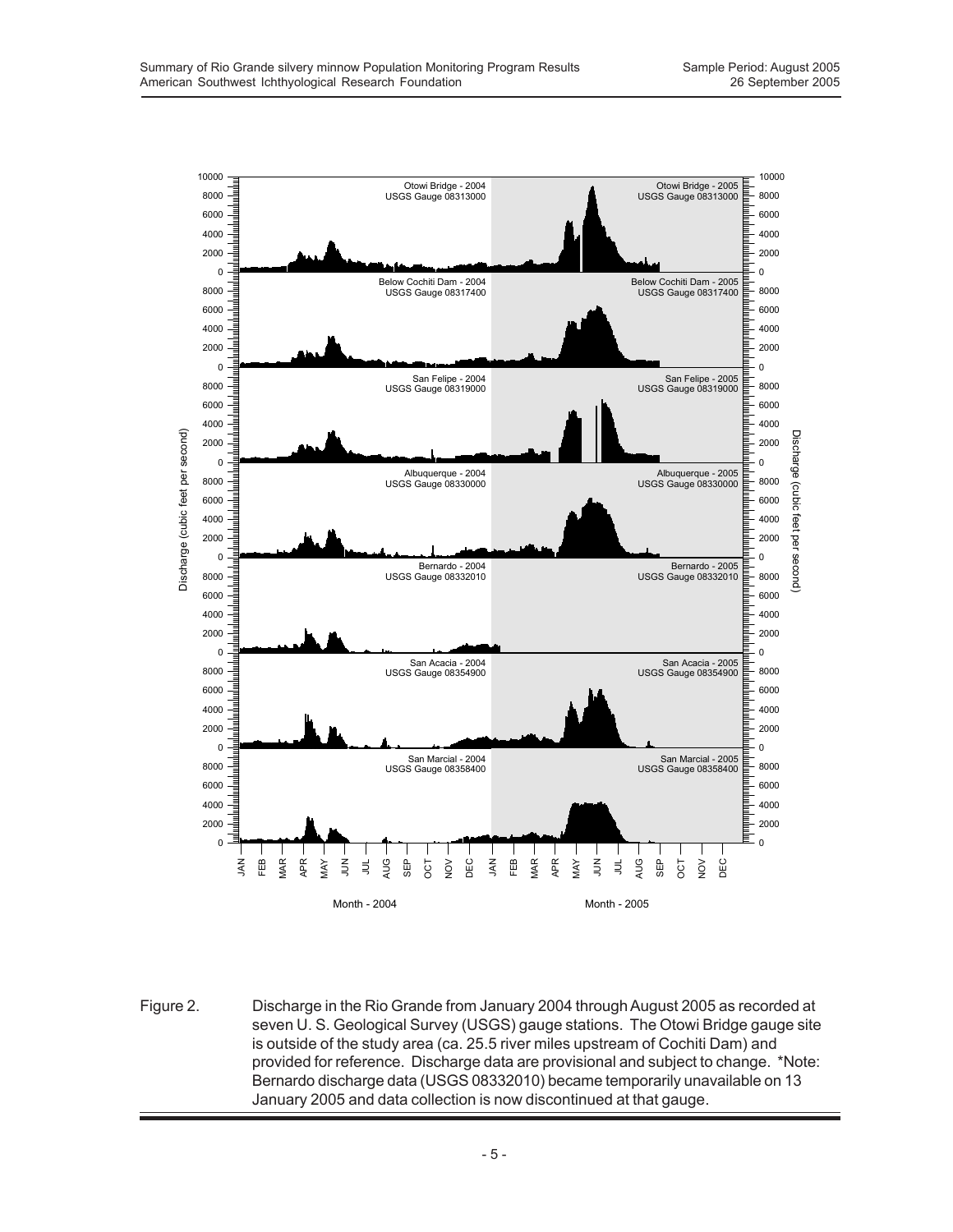### Table 1. Scientific and common names and species codes of fish collected in the Middle Rio Grande during the 1999-2004 Rio Grande silvery minnow population monitoring program.

| <b>Scientific Name</b>     | <b>Common Name</b>          | Code  |
|----------------------------|-----------------------------|-------|
| <b>Order Clupeiformes</b>  |                             |       |
| <b>Family Clupeidae</b>    | herrings                    |       |
|                            |                             | (GZS) |
| Order Cypriniformes        |                             |       |
| Family Cyprinidae          | carps and minnows           |       |
|                            |                             | (RDS) |
|                            |                             | (CCA) |
|                            |                             | (RGC) |
|                            |                             |       |
|                            | silvery minnow <sup>1</sup> | (RGM) |
|                            |                             | (FHM) |
|                            |                             | (BHM) |
|                            |                             | (FHC) |
|                            |                             | (LND) |
| <b>Family Catostomidae</b> | suckers                     |       |
|                            |                             | (RCS) |
|                            |                             | (WHS) |
|                            |                             | (SMB) |
| <b>Order Siluriformes</b>  |                             |       |
| Family Ictaluridae         | North American catfishes    |       |
|                            |                             | (BBH) |
|                            |                             | (YBH) |
|                            |                             | (CCT) |
|                            |                             | (FCT) |
| <b>Order Salmoniformes</b> |                             |       |
| <b>Family Salmonidae</b>   | trouts and salmons          |       |
|                            |                             | (BNT) |
| Order Cyprinodontiformes   |                             |       |
| <b>Family Poeciliidae</b>  | livebearers                 |       |
|                            |                             | (MOS) |

<sup>1</sup> focal taxa represent the most abundant species present in recent Middle Rio Grande collections and species illustrated in monthly plots of data.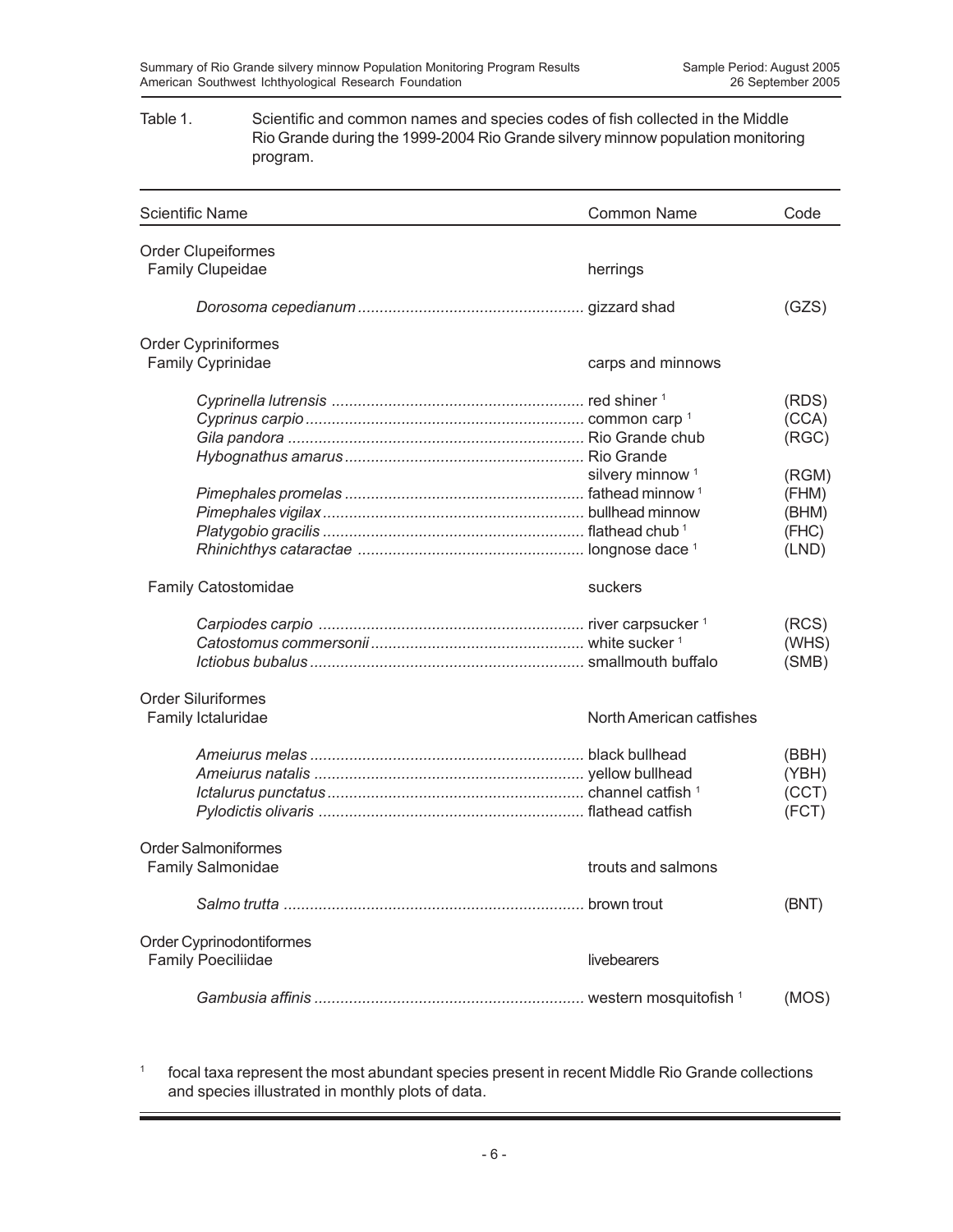### Table 1. Scientific and common names and species codes of fish collected in the Middle Rio Grande during the 1999-2004 Rio Grande silvery minnow population monitoring program (continued).

| <b>Scientific Name</b>                                  | <b>Common Name</b> | Code                                      |
|---------------------------------------------------------|--------------------|-------------------------------------------|
| <b>Order Perciformes</b><br>Family Percichthyidae       | temperate basses   |                                           |
|                                                         |                    | (WHB)                                     |
| <b>Order Perciformes</b><br><b>Family Centrarchidae</b> | sunfishes          |                                           |
|                                                         |                    | (GNS)<br>(BGL)<br>(LMB)<br>(WCR)<br>(BCR) |
| Family Percidae                                         | perches            |                                           |
|                                                         |                    | (YWP)<br>(WLE)                            |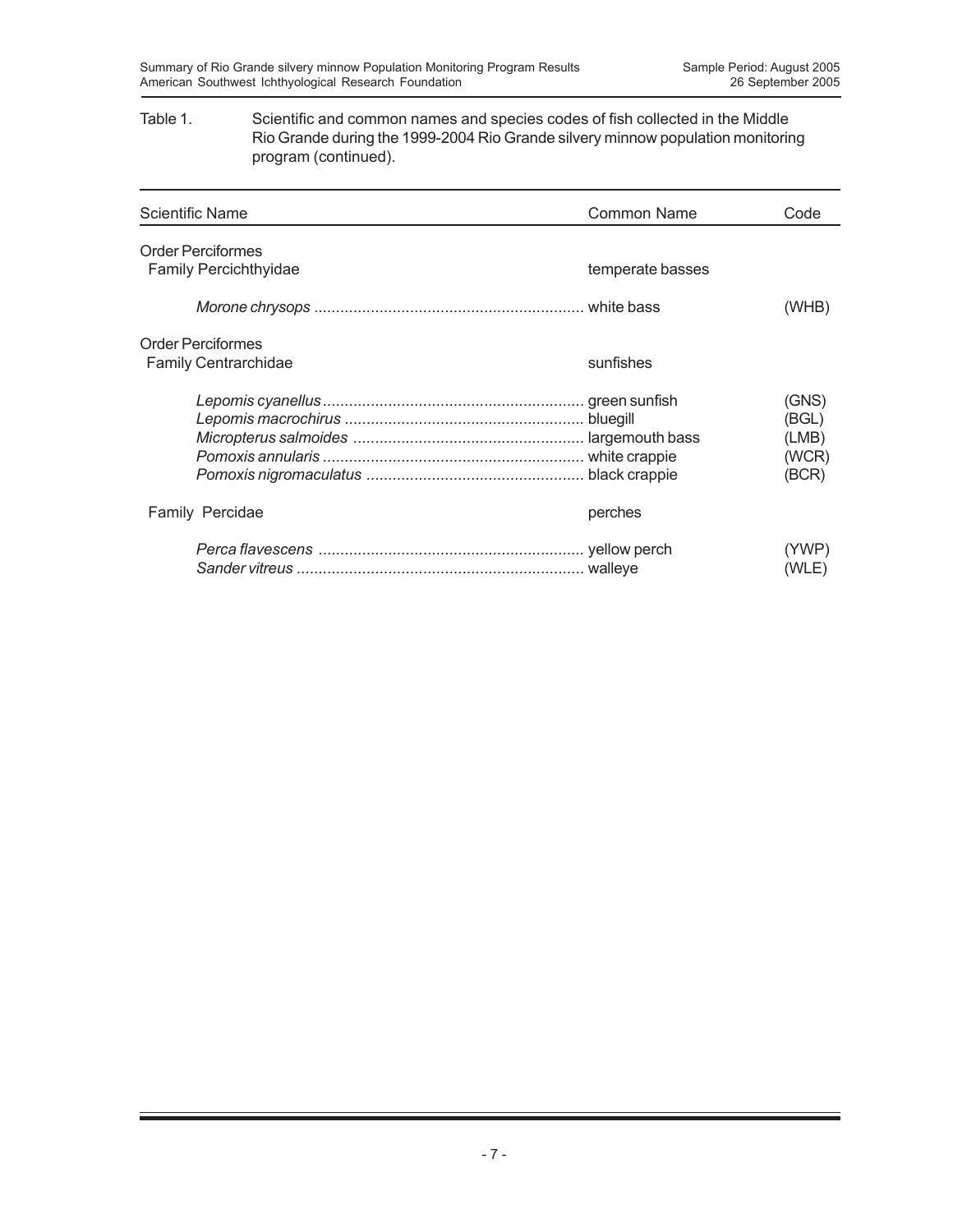### Table 2. Summary of the August 2005 Rio Grande silvery minnow population monitoring program results (species list is based on fish collected from 1999-2004).

| <b>SPECIES</b>                      | <b>RESIDENCE</b><br>STATUS <sup>1</sup> | <b>TOTAL NUMBER</b><br>OF SPECIMENS | PERCENT (%)<br>OF TOTAL | FREQUENCY OF<br>OCCURRENCE <sup>2</sup> | % FREQUENCY<br>OCCURRENCE <sup>2</sup> |
|-------------------------------------|-----------------------------------------|-------------------------------------|-------------------------|-----------------------------------------|----------------------------------------|
|                                     |                                         |                                     |                         |                                         |                                        |
| <b>HERRINGS</b>                     |                                         |                                     |                         |                                         |                                        |
| gizzard shad                        | $\mathbf{I}$                            | 123                                 | 1.74                    | 5                                       | 25                                     |
| <b>CARPS AND MINNOWS</b>            |                                         |                                     |                         |                                         |                                        |
| red shiner                          | Ν                                       | 968                                 | 13.66                   | 20                                      | 100                                    |
| common carp                         | $\overline{\phantom{a}}$                | 183                                 | 2.58                    | 18                                      | 90                                     |
| Rio Grande chub                     | N                                       | $\overline{\phantom{0}}$            | 0.00                    | $\overline{\phantom{0}}$                |                                        |
| Rio Grande silvery minnow           | N                                       | 3,299                               | 46.56                   | 19                                      | 95                                     |
| fathead minnow                      | Ν                                       | 383                                 | 5.41                    | 19                                      | 95                                     |
| bullhead minnow<br>flathead chub    | $\mathbf{I}$<br>N                       | 104                                 | 0.00<br>1.47            | 12                                      | 60                                     |
| longnose dace                       | N                                       | 77                                  | 1.09                    | 9                                       | 45                                     |
|                                     |                                         |                                     |                         |                                         |                                        |
| <b>SUCKERS</b>                      | N                                       | 30                                  | 0.42                    | 10                                      | 50                                     |
| river carpsucker<br>white sucker    | $\mathbf{I}$                            | 19                                  | 0.27                    | 4                                       | $20\,$                                 |
| smallmouth buffalo                  | N                                       | 1                                   | 0.01                    | $\mathbf{1}$                            | 5                                      |
|                                     |                                         |                                     |                         |                                         |                                        |
| <b>BULLHEAD CATFISHES</b>           |                                         |                                     |                         |                                         |                                        |
| black bullhead                      | ı                                       | 1                                   | 0.01                    | 1                                       | $\sqrt{5}$                             |
| yellow bullhead                     | I<br>ı                                  | 28                                  | 0.40                    | 10                                      | 50                                     |
| channel catfish<br>flathead catfish | ı                                       | 205<br>1                            | 2.89<br>0.01            | 16<br>1                                 | 80<br>$\overline{5}$                   |
|                                     |                                         |                                     |                         |                                         |                                        |
| <b>TROUTS</b>                       |                                         |                                     |                         |                                         |                                        |
| rainbow trout                       | ı                                       |                                     | 0.00                    |                                         |                                        |
| brown trout                         | ı                                       |                                     | 0.00                    |                                         |                                        |
| <b>LIVEBEARERS</b>                  |                                         |                                     |                         |                                         |                                        |
| western mosquitofish                | ı                                       | 1,656                               | 23.37                   | 20                                      | 100                                    |
|                                     |                                         |                                     |                         |                                         |                                        |
| <b>TEMPERATE BASSES</b>             |                                         |                                     |                         |                                         |                                        |
| white bass                          | ı                                       | 4                                   | 0.06                    | 4                                       | 20                                     |
|                                     |                                         |                                     |                         |                                         |                                        |
| <b>SUNFISHES</b><br>green sunfish   | $\mathbf{I}$                            |                                     | 0.00                    |                                         |                                        |
| bluegill                            | N                                       |                                     | 0.00                    |                                         |                                        |
| largemouth bass                     |                                         | 3                                   | 0.04                    | $\overline{\mathbf{c}}$                 | 10                                     |
| white crappie                       | I                                       | 1                                   | 0.01                    | $\mathbf{1}$                            | $\mathbf 5$                            |
| black crappie                       | ı                                       |                                     | 0.00                    |                                         |                                        |
| <b>PERCHES</b>                      |                                         |                                     |                         |                                         |                                        |
| yellow perch                        | ı                                       |                                     | 0.00                    |                                         |                                        |
| walleye                             | ı                                       |                                     | 0.00                    |                                         |                                        |
|                                     |                                         | 7,086                               |                         |                                         |                                        |
| <b>TOTAL</b>                        |                                         |                                     |                         |                                         |                                        |

 $1$  N = native; I = introduced

2 Frequency and % frequency of occurrence are based on n=20 sample sites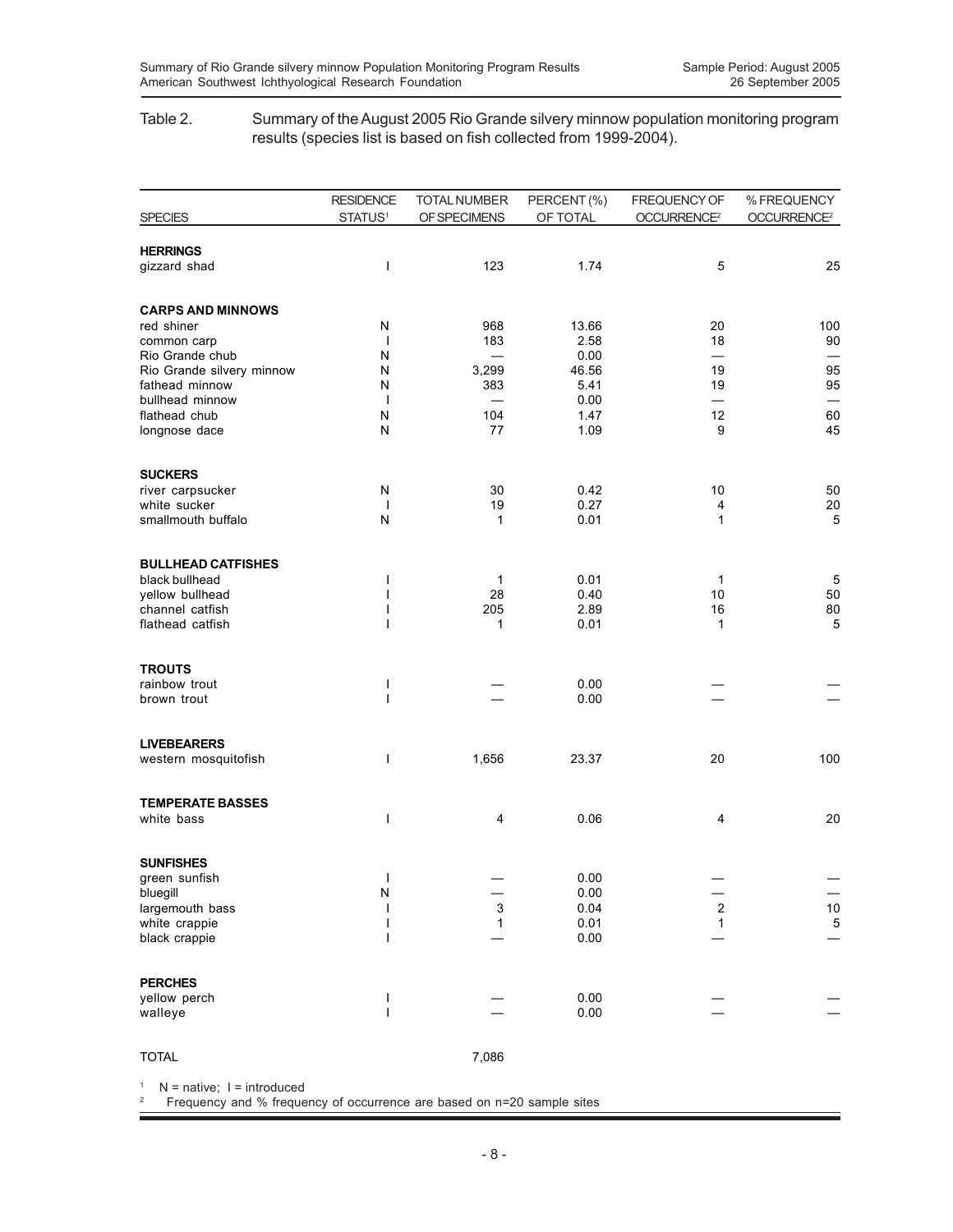| program results (species list based on fish collected from 1999-2004).                                |              |                           |                              |                      |                 |                              |                                   |                                                 |             |             |             |             |                                |
|-------------------------------------------------------------------------------------------------------|--------------|---------------------------|------------------------------|----------------------|-----------------|------------------------------|-----------------------------------|-------------------------------------------------|-------------|-------------|-------------|-------------|--------------------------------|
| <b>SPECIES</b>                                                                                        | J<br>Α<br>N  | F<br>E<br>B               | M<br>Α<br>R                  | A<br>P<br>R          | M<br>Α<br>Υ     | J<br>U<br>N                  | J<br>U<br>L                       | A<br>U<br>G                                     | S<br>E<br>P | O<br>C<br>Τ | N<br>O<br>V | D<br>E<br>C | Τ<br>O<br>$\top$<br>Α<br>L     |
| <b>HERRINGS</b><br>gizzard shad                                                                       |              |                           |                              |                      | 1               | 3                            | 373                               | 123                                             |             |             |             |             | 500                            |
| <b>CARPS AND MINNOWS</b><br>red shiner<br>common carp                                                 | 2,760<br>3   | 3                         | 3                            | 935 2,243 1,344<br>6 | 718<br>80       | 167                          | 830 2,041<br>631                  | 968<br>183                                      |             |             |             |             | 11,839<br>1,076                |
| Rio Grande chub<br>Rio Grande silvery minnow<br>fathead minnow<br>bullhead minnow                     | 248<br>356   | 330<br>144<br>$\mathbf 1$ | 133<br>171<br>$\overline{4}$ | 46<br>53             | 67              |                              | 234 6,603 7,668<br>762 1,085<br>1 | 3,299<br>383                                    |             |             |             |             | 18,561<br>3,021<br>6           |
| flathead chub<br>longnose dace                                                                        | 112<br>1     | 187<br>14                 | 181<br>20                    | 181<br>83            | 136<br>54       | 217<br>107                   | 147<br>34                         | 104<br>77                                       |             |             |             |             | 1,265<br>390                   |
| <b>SUCKERS</b><br>river carpsucker<br>white sucker<br>smallmouth buffalo                              | 19<br>16     | 20<br>59                  | 41<br>43                     | 4                    | 148<br>30 1,311 | 15<br>262<br>51              | 244<br>69<br>110                  | 30<br>19<br>1                                   |             |             |             |             | 521<br>1,809<br>162            |
| <b>BULLHEAD CATFISHES</b><br>black bullhead<br>yellow bullhead<br>channel catfish<br>flathead catfish | 6            | $\overline{2}$<br>49      | 35                           | $\mathbf{1}$<br>70   | 8               | 16                           | 3<br>$\mathbf{1}$<br>124          | 1<br>28<br>205<br>$\mathbf 1$                   |             |             |             |             | 4<br>32<br>513<br>$\mathbf{1}$ |
| <b>TROUTS</b><br>rainbow trout<br>brown trout                                                         |              |                           |                              |                      |                 |                              | 1                                 |                                                 |             |             |             |             | 1                              |
| <b>LIVEBEARERS</b><br>western mosquitofish                                                            | 64           | 146                       | 60                           | 62                   | 109             |                              |                                   | 235 1,685 1,656                                 |             |             |             |             | 4,017                          |
| <b>TEMPERATE BASSES</b><br>white bass                                                                 |              |                           |                              |                      |                 |                              | 24                                | 4                                               |             |             |             |             | 28                             |
| <b>SUNFISHES</b><br>green sunfish<br>bluegill<br>largemouth bass<br>white crappie<br>black crappie    | $\mathbf{1}$ | $\mathbf{1}$              | $\mathbf{1}$                 |                      |                 | $\sqrt{2}$<br>$\overline{4}$ | 10                                | 3<br>1                                          |             |             |             |             | 17<br>6                        |
| <b>PERCHES</b><br>yellow perch<br>walleye                                                             |              |                           |                              |                      | $\mathbf{1}$    | 3                            | $\mathbf{1}$                      |                                                 |             |             |             |             | 4<br>1                         |
| <b>TOTAL</b>                                                                                          |              |                           |                              |                      |                 |                              |                                   | 3,586 1,891 2,935 1,880 2,867 9,277 14252 7,086 |             |             |             |             | 43,774                         |

## Table 3. Summary of the monthly 2005 Rio Grande silvery minnow population monitoring program results (species list based on fish collected from 1999-2004).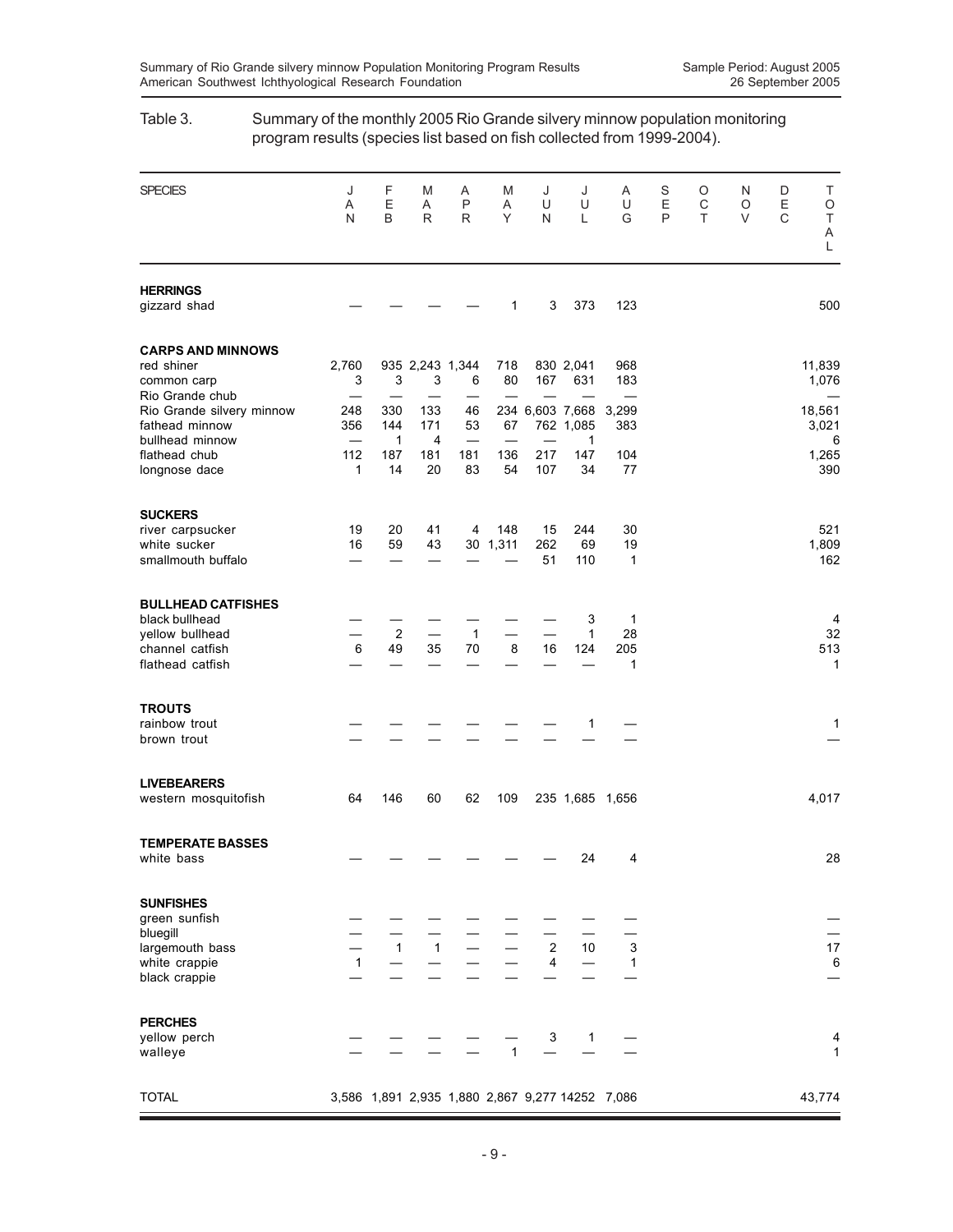| Table 4.                                                                                                                                                                                         | Summary of the monthly catch or Rio Grande silvery minnow, by site and reach,<br>during the 2005 Rio Grande silvery minnow population monitoring program. Numerals<br>in pararenthesis are the number of silvery minnow in a site collection that were marked<br>(subset of the total). |                                           |                                                         |                                                                                                 |                                                                       |                                                                                      |                                                                    |                                                     |             |             |                  |             |                                                                |
|--------------------------------------------------------------------------------------------------------------------------------------------------------------------------------------------------|-----------------------------------------------------------------------------------------------------------------------------------------------------------------------------------------------------------------------------------------------------------------------------------------|-------------------------------------------|---------------------------------------------------------|-------------------------------------------------------------------------------------------------|-----------------------------------------------------------------------|--------------------------------------------------------------------------------------|--------------------------------------------------------------------|-----------------------------------------------------|-------------|-------------|------------------|-------------|----------------------------------------------------------------|
| <b>REACH</b><br><b>Site Number</b><br><b>Site Name</b>                                                                                                                                           | J<br>Α<br>N                                                                                                                                                                                                                                                                             | F<br>E<br>B                               | M<br>A<br>R                                             | Α<br>P<br>R                                                                                     | M<br>Α<br>Y                                                           | J<br>U<br>N                                                                          | J<br>U<br>L                                                        | Α<br>U<br>G                                         | S<br>E<br>P | O<br>C<br>T | N<br>O<br>V      | D<br>Ε<br>C | Т<br>O<br>Τ<br>Α<br>L                                          |
| <b>ANGOSTURA REACH</b>                                                                                                                                                                           |                                                                                                                                                                                                                                                                                         |                                           |                                                         |                                                                                                 |                                                                       |                                                                                      |                                                                    |                                                     |             |             |                  |             |                                                                |
| 0 Angostura Dam<br>1 Bernalillo<br>2 Rio Rancho<br>3 Central Ave (Abq)<br>4 Rio Bravo (Abq)                                                                                                      | 20<br>7<br>4(1)                                                                                                                                                                                                                                                                         | 68<br>147(4) 137(8)<br>64(17)<br>19(7)    | 36<br>25<br>12<br>15                                    | 3<br>5(1)<br>7(1)<br>27                                                                         | 6(1)<br>2                                                             | $\mathbf{1}$<br>146<br>$3(2)$ 578(1)<br>554<br>325                                   | 53<br>295<br>26<br>62<br>147                                       | 105<br>121<br>149<br>13<br>10                       |             |             |                  |             | 162<br>697<br>1,072<br>741<br>520                              |
| Angostura Reach Total                                                                                                                                                                            | 178                                                                                                                                                                                                                                                                                     | 288                                       | 88                                                      | 42                                                                                              | 11                                                                    | 1,604                                                                                | 583                                                                | 398                                                 |             |             |                  |             | 3,192                                                          |
| <b>ISLETAREACH</b>                                                                                                                                                                               |                                                                                                                                                                                                                                                                                         |                                           |                                                         |                                                                                                 |                                                                       |                                                                                      |                                                                    |                                                     |             |             |                  |             |                                                                |
| 5 Los Lunas<br>6 Belen<br>7 Jarales<br>8 US Hwy 60 Bernardo<br>9 South of Bernardo<br>10 North of San Acacia                                                                                     | 3<br>1<br>30<br>8<br>5<br>1                                                                                                                                                                                                                                                             | 11<br>4<br>$\mathbf{1}$<br>$\overline{2}$ | $\overline{\mathbf{c}}$<br>3<br>$\mathbf{1}$<br>1       | 1<br>$\overline{\phantom{0}}$                                                                   | 5<br>3<br>35                                                          | 798<br>1,268<br>1,059<br>390<br>207<br>$\overline{2}$                                | 556<br>1,885<br>417<br>430<br>148<br>88                            | 93<br>296<br>559<br>71<br>225<br>122                |             |             |                  |             | 1,469<br>3,460<br>2,065<br>936<br>588<br>213                   |
| Isleta Reach Total                                                                                                                                                                               | 48                                                                                                                                                                                                                                                                                      | 18                                        | $\overline{7}$                                          | $\mathbf{1}$                                                                                    | 43                                                                    | 3,724                                                                                | 3,524                                                              | 1,366                                               |             |             |                  |             | 8,731                                                          |
| <b>SAN ACACIA REACH</b>                                                                                                                                                                          |                                                                                                                                                                                                                                                                                         |                                           |                                                         |                                                                                                 |                                                                       |                                                                                      |                                                                    |                                                     |             |             |                  |             |                                                                |
| 10 San Acacia Dam<br>11 S of San Acacia<br>12 Socorro<br>13 North of US Hwy 380<br>14 US Hwy 380<br>15 Bosque del Apache<br>16 San Marcial<br>17 South of San Marcial<br>18 South of San Marcial | 3<br>13<br>3<br>$\overline{\phantom{0}}$<br>$\mathbf{1}$<br>$\overline{\mathbf{c}}$<br>—                                                                                                                                                                                                | 15<br>—<br>—<br>6<br>—<br>—<br>3          | 16<br>14<br>$\mathbf{1}$<br>—<br>—<br>$\mathbf{1}$<br>6 | 2<br>1<br>—<br>$\overline{\phantom{0}}$<br>$\overline{\phantom{0}}$<br>$\overline{\phantom{0}}$ | $\overline{\phantom{0}}$<br>$\overline{\phantom{0}}$<br>2<br>177<br>1 | 304<br>73<br>544<br>$\overbrace{\phantom{12322111}}$<br>129<br>54<br>104<br>10<br>57 | 1,729<br>1,093<br>529<br>173<br>9<br>13<br>12<br>2<br>$\mathbf{1}$ | 60<br>27<br>561<br>521<br>327<br>25<br>0<br>3<br>11 |             |             |                  |             | 2,114<br>1,236<br>1,638<br>700<br>466<br>96<br>294<br>16<br>78 |
| San Acacia Reach Total                                                                                                                                                                           | 22                                                                                                                                                                                                                                                                                      | 24                                        | 38                                                      | 3                                                                                               | 180                                                                   | 1,275                                                                                | 3,561                                                              | 1,535                                               |             |             |                  |             | 6,638                                                          |
| <b>MONTHLY TOTALS</b>                                                                                                                                                                            | 248                                                                                                                                                                                                                                                                                     | 330                                       | 133                                                     | 46                                                                                              |                                                                       |                                                                                      | 234 6,603 7,668                                                    | 3,299                                               |             |             |                  |             | 18,561                                                         |
|                                                                                                                                                                                                  | J<br>A<br>N                                                                                                                                                                                                                                                                             | F<br>Ε<br>B                               | M<br>Α<br>R                                             | A<br>P<br>R                                                                                     | M<br>Α<br>Y                                                           | J<br>U<br>N                                                                          | J<br>U<br>L                                                        | Α<br>U<br>G                                         | S<br>Ε<br>P | O<br>С<br>T | N<br>O<br>$\vee$ | D<br>Ε<br>C | Τ<br>$\circ$<br>$\top$<br>Α<br>L                               |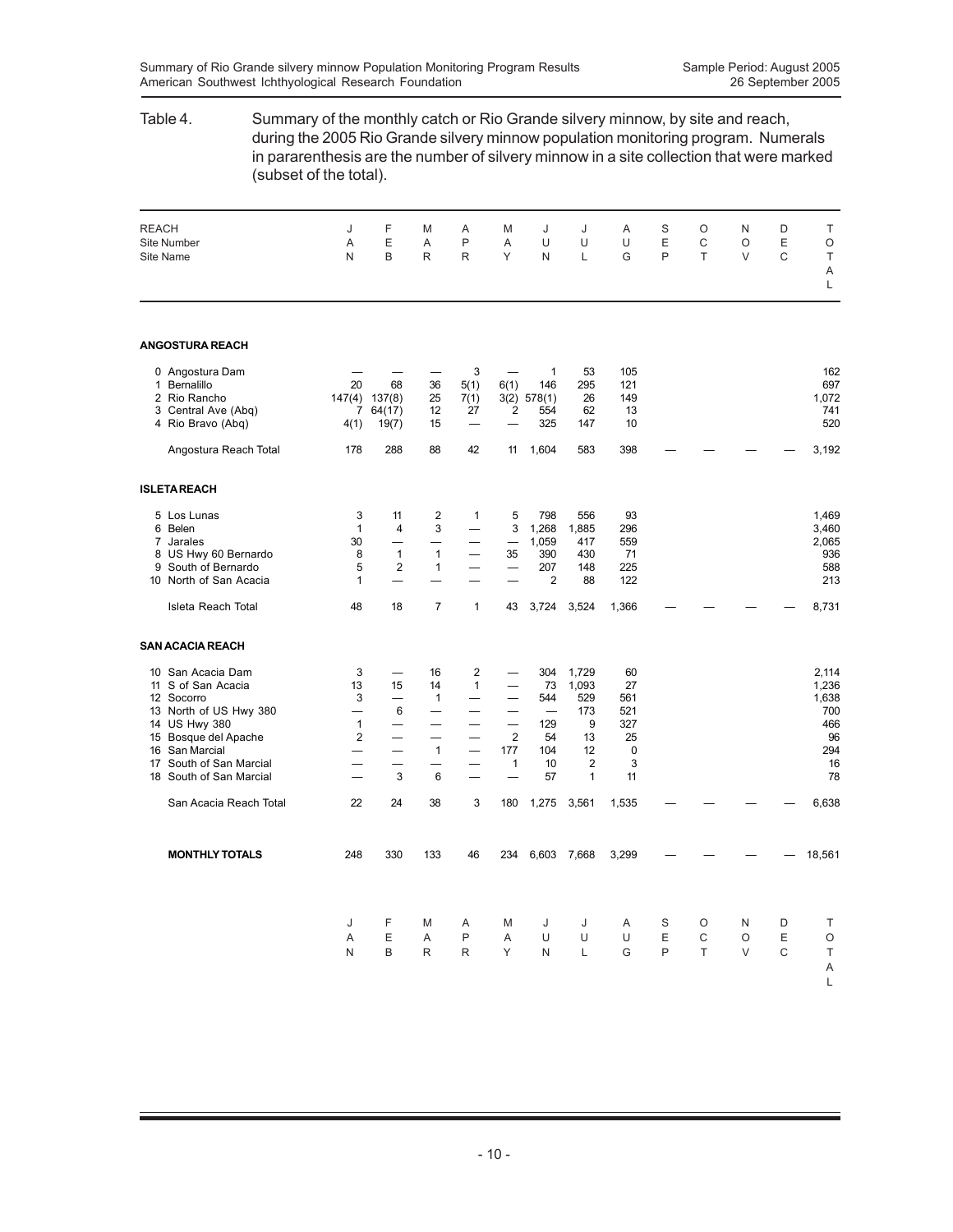

Figure 3. Catch rates, for the 10 focal species, by river reach during August 2005 at Rio Grande silvery minnow population monitoring program collection sites (see Table A-1 for fish species codes). An arrow indicates the Rio Grande silvery minnow (RGM) histogram bar.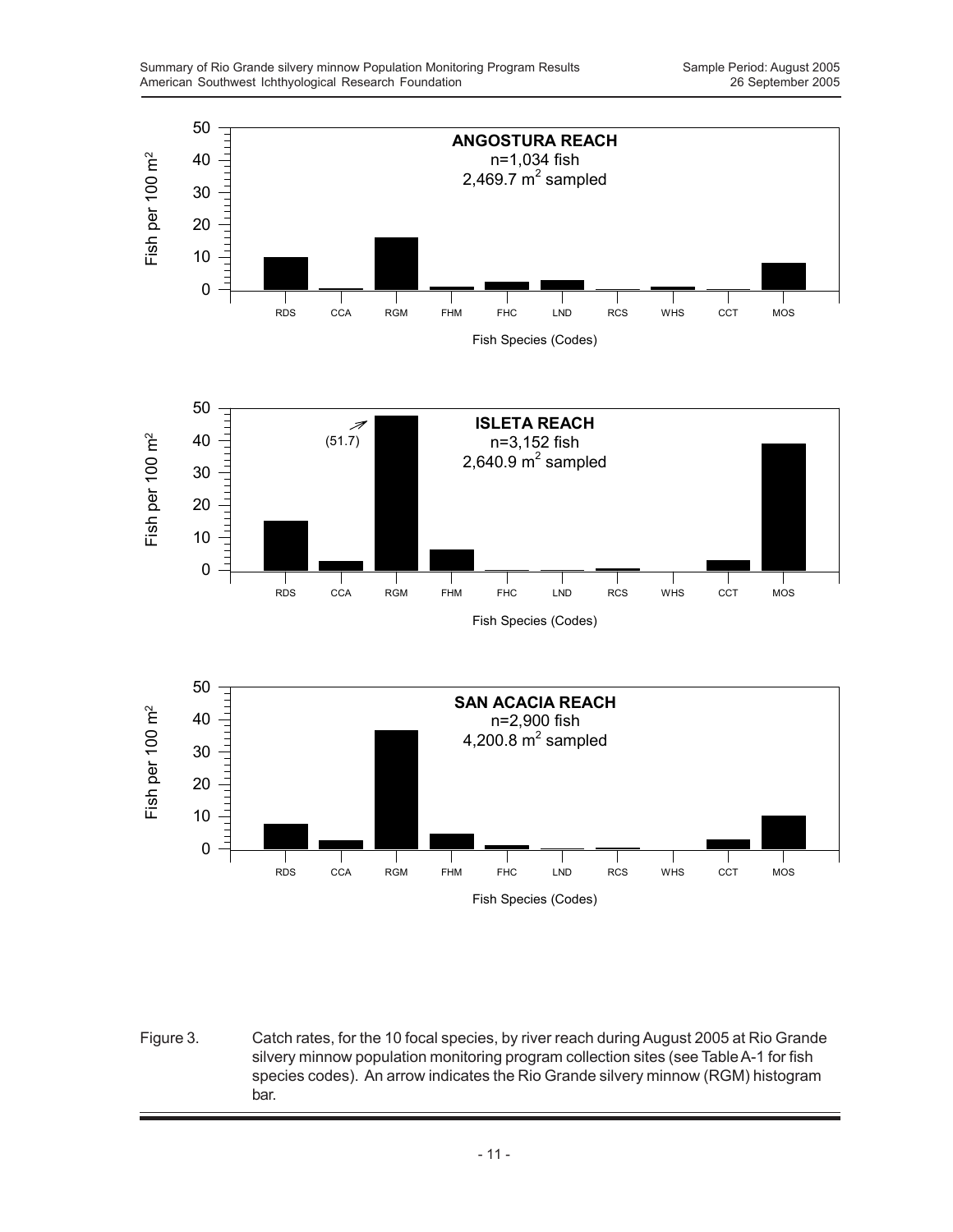

Figure 4. Catch rates for ten focal species (upper graph\*), including Rio Grande silvery minnow, (RGM; lower graph\*) during August 2005 at Rio Grande silvery minnow population monitoring program collection sites (see Table A-1 for fish species codes).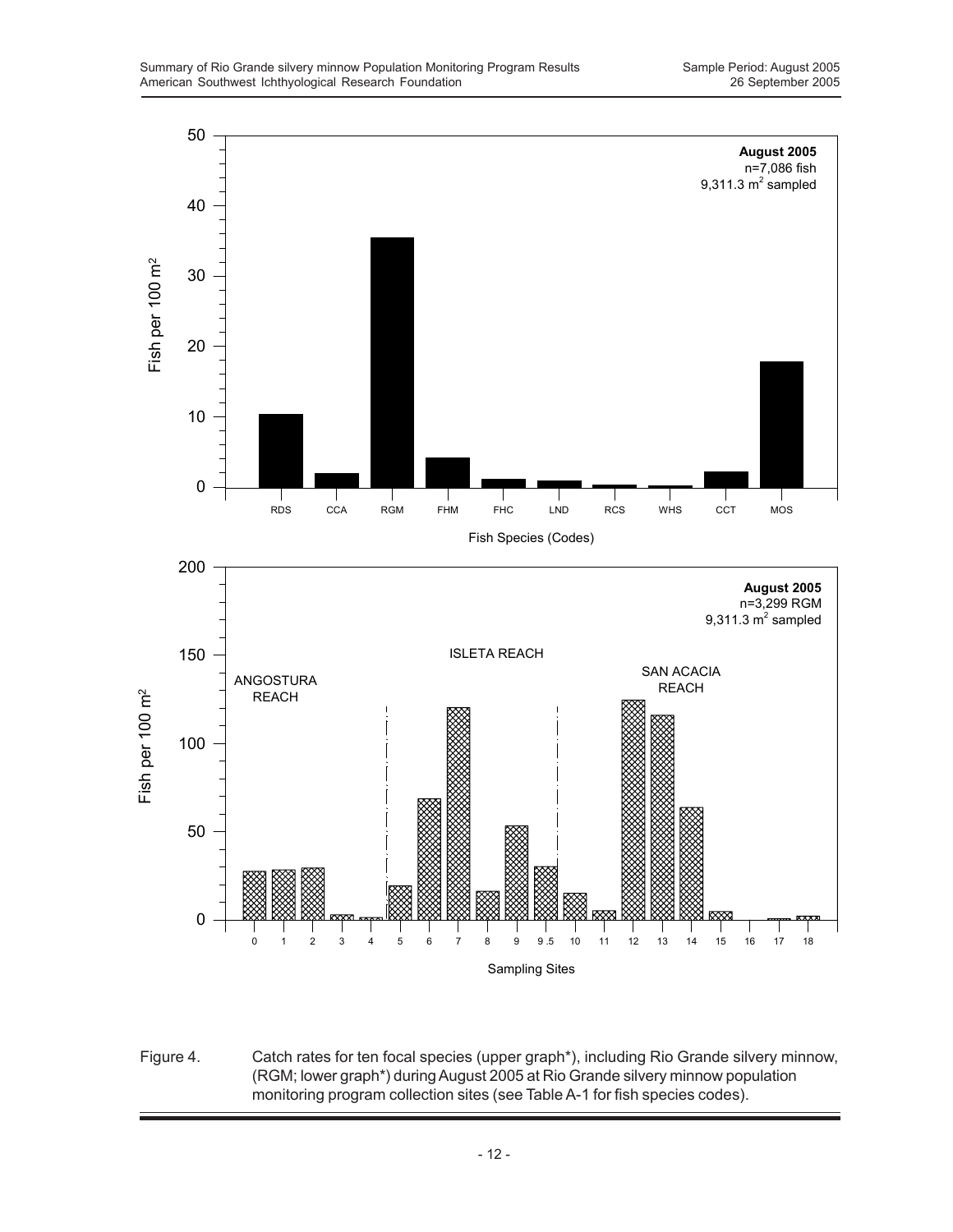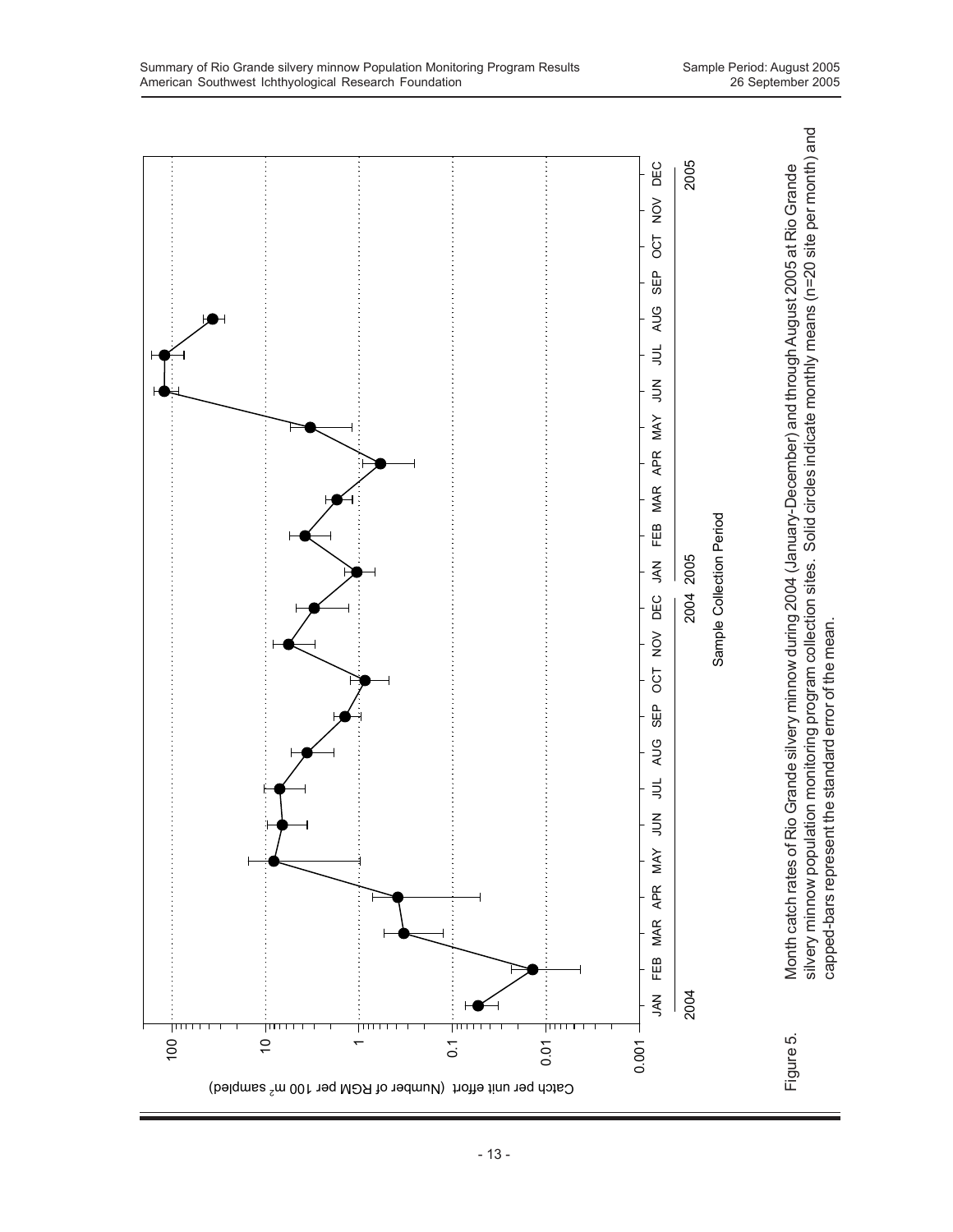# APPENDIX A.

Collection localities of the 2005 Rio Grande silvery minnow population monitoring program.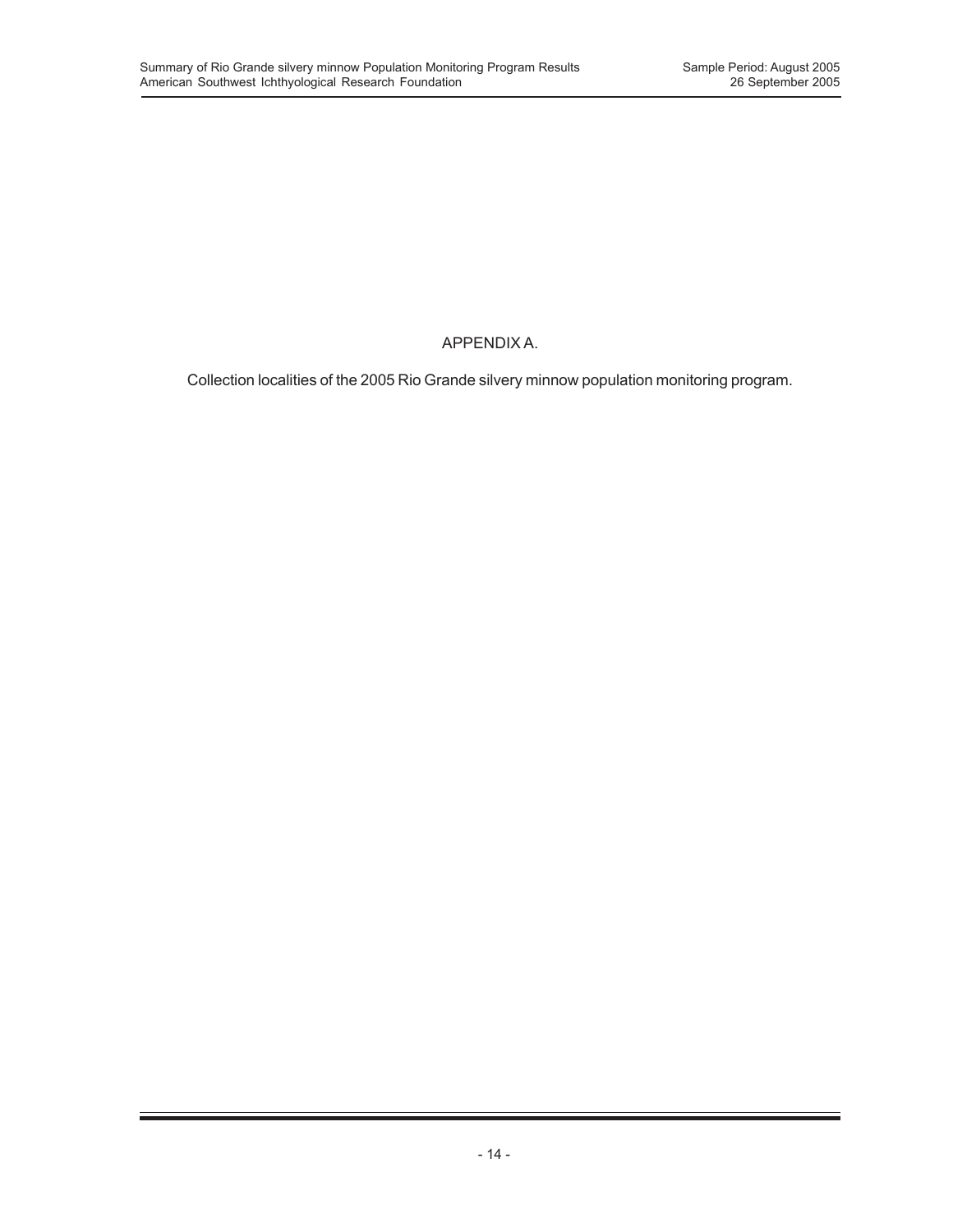### Table A-1. Collection localities of the 2005 Rio Grande silvery minnow population monitoring program.

| Site # | Site Locality |
|--------|---------------|
|        |               |

### **ANGOSTURA REACH SITES SITE #**

- 0 New Mexico, Sandoval County, Rio Grande, below Angostura Diversion Dam, Algodones. River Mile 209.7 SAN FELIPE PUEBLO QUADRANGLE 3916006 N 363811 E
- 1 New Mexico, Sandoval County, Rio Grande, at US Highway 550 bridge crossing, (formerly NM State Highway 44 bridge crossing), Bernalillo. River Mile 203.8 BERNALILLO QUADRANGLE 3909722 N 358543 E
- 2 New Mexico, Sandoval County, Rio Grande, ca. 4 miles downstream of US Highway 550 bridge crossing, at Rio Rancho Wastewater Treatment Plant, Rio Rancho. River Mile 200.0 BERNALILLO QUADRANGLE 3905355 N 354772 E
- 3 New Mexico, Bernalillo County, Rio Grande, at Central Avenue (US Highway 66) bridge crossing, Albuquerque. River Mile 183.4 ALBUQUERQUE WEST QUADRANGLE 3884094 N 346840 E
- 4 New Mexico, Bernalillo County, Rio Grande, at Rio Bravo Boulevard bridge crossing, Albuquerque. River Mile 178.3 ALBUQUERQUE WEST QUADRANGLE 3877163 N 347554 E

### **ISLETA REACH SITES SITE #**

- 5 New Mexico, Valencia County, Rio Grande, at Los Lunas (NM State Highway 49) bridge crossing, Los Lunas. River Mile 161.4 LOS LUNAS QUADRANGLE 3852531 N 342898 E
- 6 New Mexico, Valencia County, Rio Grande, ca. 1.0 miles upstream of NM State Highway 309/6 bridge crossing, Belen. River Mile 151.5 TOME QUADRANGLE 3837061 N 339972 E
- 7 New Mexico, Valencia County, Rio Grande, ca. 2.2 miles upstream of NM State Highway 346 bridge crossing (near Transwestern Natural Gas Pipeline crossing), Jarales. River Mile 143.2 VEGUITA QUADRANGLE 3827329 N 338136 E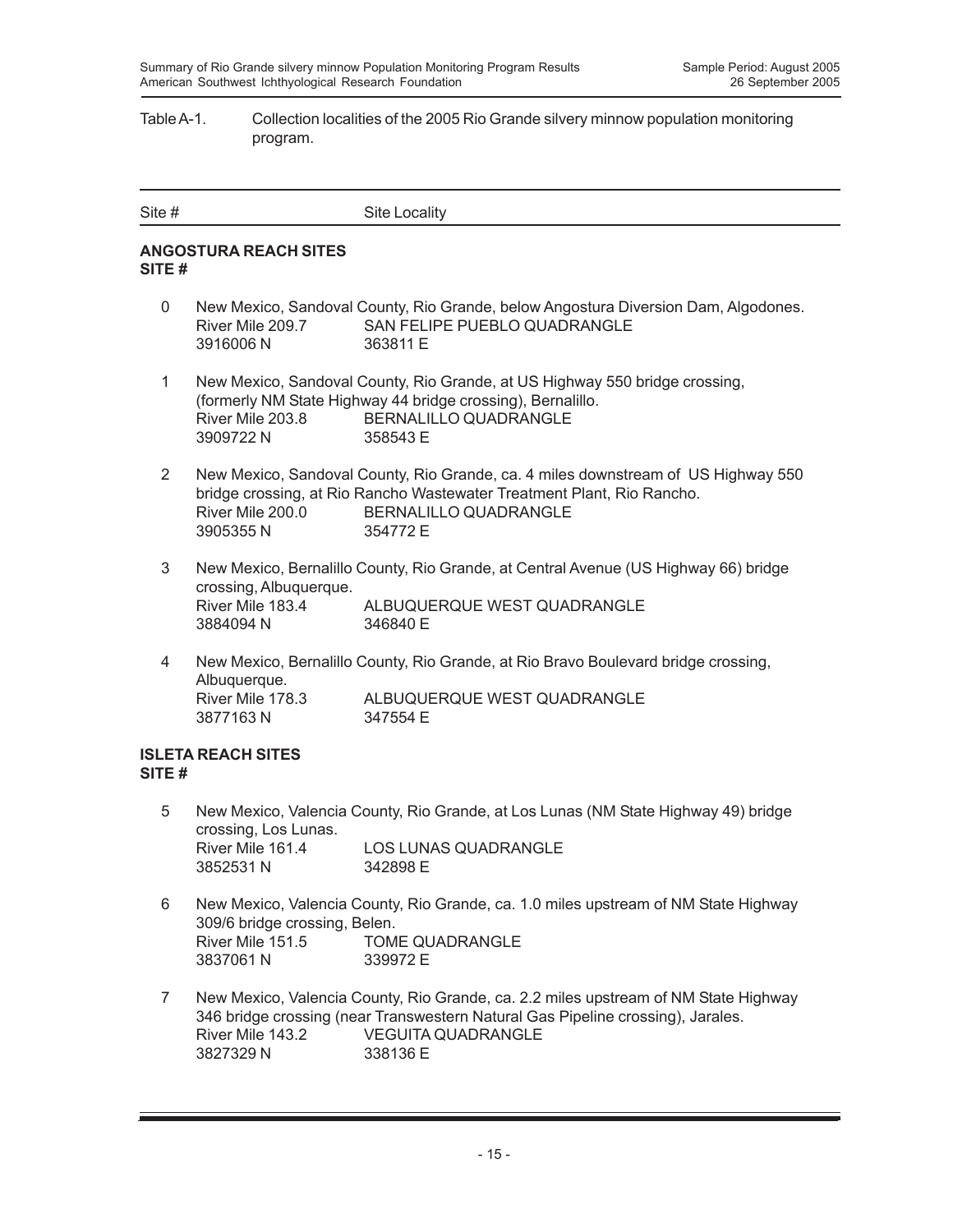#### Table A-1. Collection localities of the 2005 Rio Grande silvery minnow population monitoring program (continued).

| Site # | <b>Site Locality</b> |
|--------|----------------------|
|        |                      |

### **ISLETA REACH SITES (continued) SITE #**

- 8 New Mexico, Socorro County, Rio Grande, at US Highway 60 bridge crossing, Bernardo. River Mile 130.6 ABEYTAS QUADRANGLE 3809726 N 334604 E
- 9 New Mexico, Socorro County, Rio Grande, ca. 3.5 miles downstream of US Highway 60 bridge crossing, La Joya. River Mile 127.0 ABEYTAS QUADRANGLE 3805229 N 331094 E
- 9.5 New Mexico, Socorro County, Rio Grande, ca. 0.6 miles upstream of San Acacia Diversion Dam, San Acacia. River Mile 116.8 LA JOYA QUADRANGLE 3792603 N 327902 E

#### **SAN ACACIA REACH SITES SITE #**

- 10 New Mexico, Socorro County, Rio Grande, directly below San Acacia Diversion Dam, San Acacia. River Mile 116.2 SAN ACACIA QUADRANGLE 3791977 N 326162 E
- 11 New Mexico, Socorro County, Rio Grande, ca. 1.5 miles downstream of San Acacia Diversion Dam, San Acacia. River Mile 114.6 LEMITAR QUADRANGLE 3790442 N 325263 E
- 12 New Mexico, Socorro County, Rio Grande, 0.5 miles upstream of the Low Flow Conveyance Channel bridge, east and upstream of Socorro Wastewater Treatment Plant, Socorro. River Mile 99.5 LOMA DE LAS CANAS QUADRANGLE 3771043 N 327097 E
- 13 New Mexico, Socorro County, Rio Grande, ca. 4.0 miles upstream of US Highway 380 bridge crossing, San Antonio. River Mile 91.7 SAN ANTONIO QUADRANGLE 3761283 N 328140 E
- 14 New Mexico, Socorro County, Rio Grande, at US Highway 380 bridge crossing, San Antonio.<br>River Mile 87.1 SAN ANTONIO QUADRANGLE 3754471 N 328914 F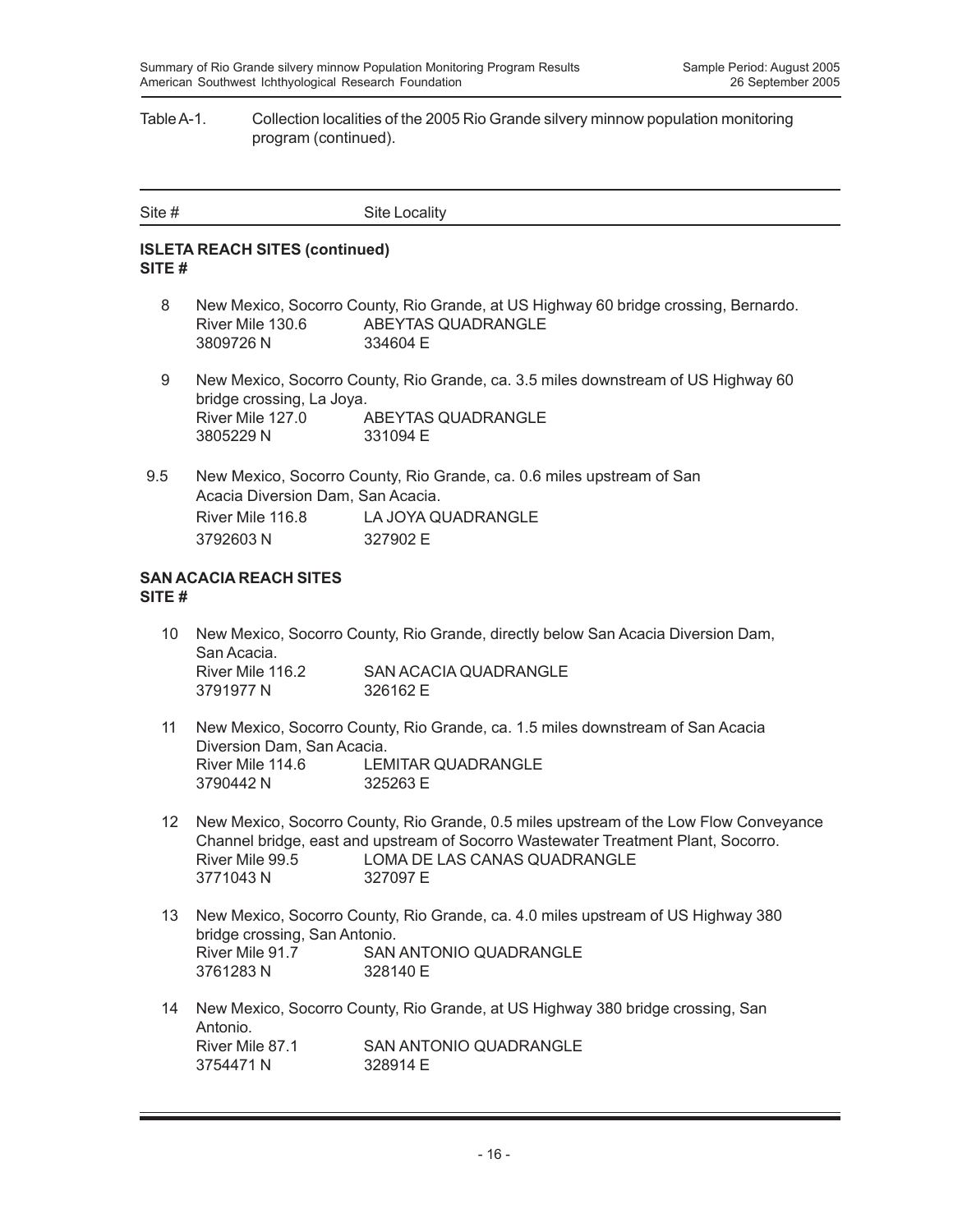#### Table A-1. Collection localities of the 2005 Rio Grande silvery minnow population monitoring program (continued).

| Site # | Site Locality |
|--------|---------------|

### **SAN ACACIA REACH SITES (continued) SITE #**

- 15 New Mexico, Socorro County, Rio Grande, directly east of Bosque del Apache National Wildlife Refuge headquarters, San Antonio. River Mile 79.1 SAN ANTONIO, SE QUADRANGLE 3740839 N 327055 E
- 16 New Mexico, Socorro County, Rio Grande, at the San Marcial railroad crossing, San Marcial. River Mile 68.6 SAN MARCIAL QUADRANGLE 3728347 N 315284 E
- 17 New Mexico, Socorro County, Rio Grande, at its former confluence with the Low Flow Conveyance Channel and 16 miles downstream of the southern end of the Bosque del Apache National Wildlife Refuge, San Marcial. River Mile 60.5 PARAJE WELL QUADRANGLE 3718178 N 309487 E
- 18 New Mexico, Socorro County, Rio Grande, ca. 10 miles downstream of the San Marcial Railroad Bridge crossing, San Marcial. River Mile 58.8 PARAJE WELL QUADRANGLE 3716150 N 307846 E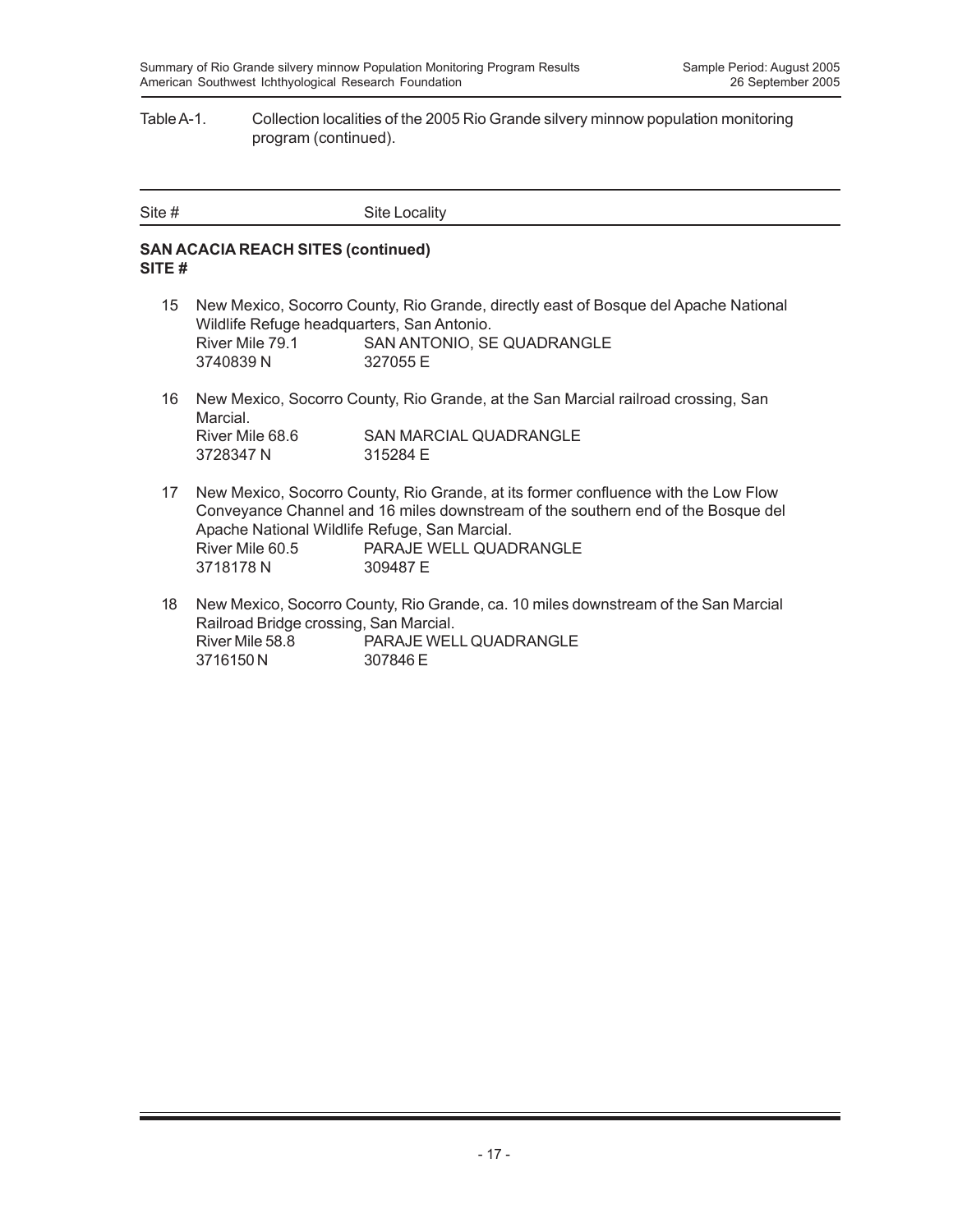## APPENDIX B.

Ichthyofaunal composition of the August 2005 Rio Grande silvery minnow population monitoring efforts

\*\*\* All data are provisional and should be verified by direct inspection of field data and specimens \*\*\*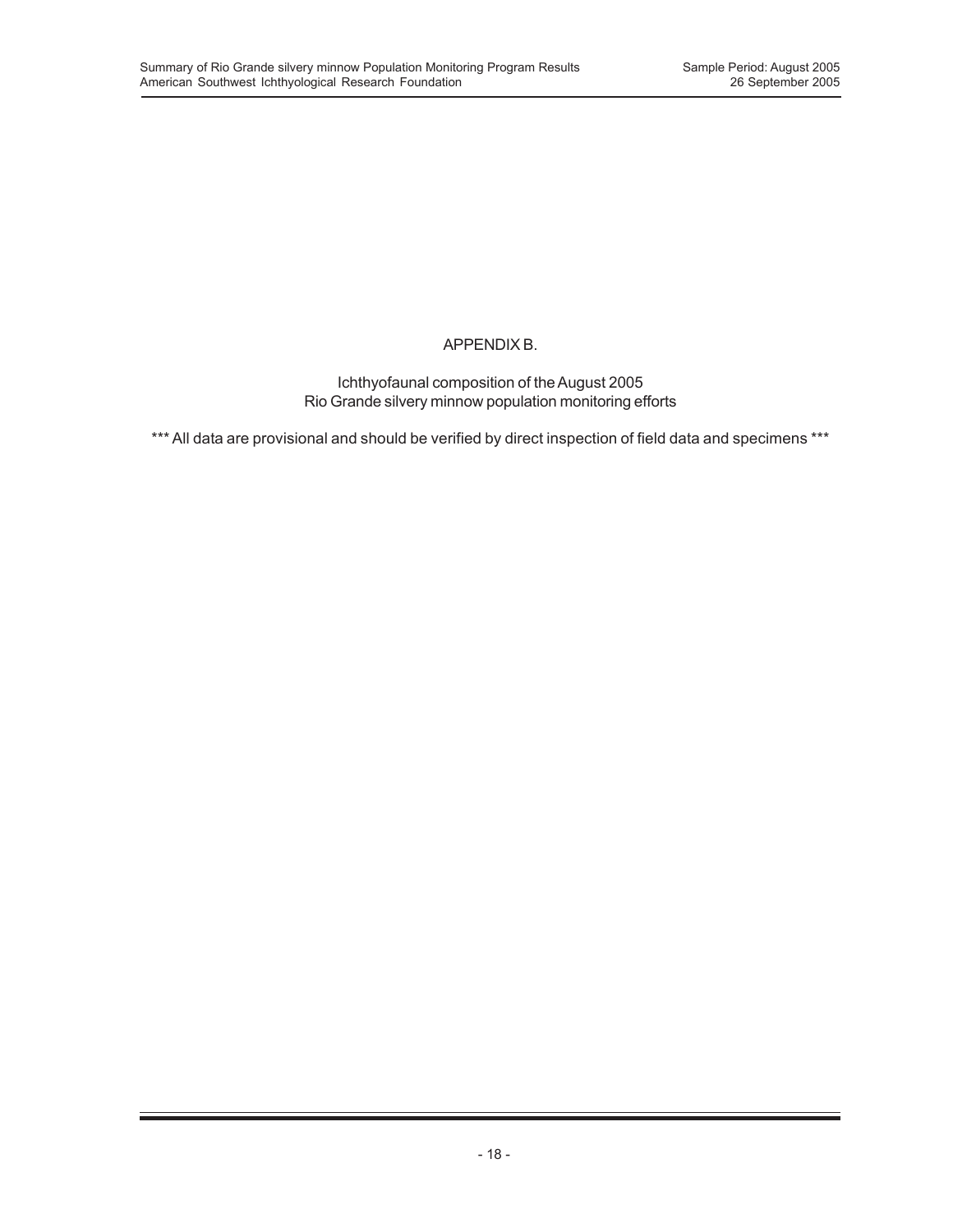|                                                                | New Mexico: Sandoval Co., Rio Grande Drainage                                     |                  |            |                         |                   |
|----------------------------------------------------------------|-----------------------------------------------------------------------------------|------------------|------------|-------------------------|-------------------|
| Rio Grande, directly below Angostura Diversion Dam, Algodones. | Site Number: 0                                                                    |                  |            |                         |                   |
| 22 August 2005                                                 |                                                                                   | <b>RKD05-149</b> |            |                         | River Mile: 209.7 |
|                                                                | UTM Easting: 363811 UTM Northing: 3916006 Zone: 13                                |                  |            | Quad: San Felipe Pueblo |                   |
|                                                                | R.K. Dudley, W.H. Brandenburg, and M.A. Farrington                                |                  |            |                         | Effort: 381.7 m2  |
| <b>FAMILY</b>                                                  |                                                                                   |                  | N          |                         |                   |
| 76                                                             | Cyprinella lutrensis                                                              |                  | 42         |                         |                   |
| 76                                                             | Cyprinus carpio                                                                   |                  | 4          |                         |                   |
| 76                                                             | Hybognathus amarus*                                                               |                  | 105        |                         |                   |
| 76                                                             | Pimephales promelas                                                               |                  | 15         |                         |                   |
| 76                                                             | Rhinichthys cataractae                                                            |                  | 35         |                         |                   |
| 81                                                             | Catostomus commersoni                                                             |                  | 8          |                         |                   |
| 212                                                            | Gambusia affinis                                                                  |                  | 46         |                         |                   |
| 294                                                            | Micropterus salmoides                                                             |                  | 1          |                         |                   |
|                                                                | * Hybognathus amarus by age class:                                                |                  |            |                         |                   |
|                                                                |                                                                                   |                  | age-0: 102 |                         |                   |
|                                                                |                                                                                   |                  | age-1: 3   |                         |                   |
|                                                                |                                                                                   |                  |            |                         |                   |
|                                                                | New Mexico: Sandoval Co., Rio Grande Drainage                                     |                  |            |                         |                   |
|                                                                | Rio Grande, at US HWY 550 (formerly NM State HWY 44) bridge crossing, Bernalillo. |                  |            |                         | Site Number: 1    |
| 22 August 2005                                                 |                                                                                   | <b>RKD05-150</b> |            |                         | River Mile: 203.8 |
|                                                                | UTM Easting: 358543 UTM Northing: 3909722 Zone: 13                                |                  |            | Quad: Bernalillo        |                   |
|                                                                | R.K. Dudley, W.H. Brandenburg, and M.A. Farrington                                |                  |            |                         | Effort: 426.9 m2  |
| <b>FAMILY</b>                                                  |                                                                                   |                  | N          |                         |                   |
| 76                                                             | Cyprinella lutrensis                                                              |                  | 82         |                         |                   |
| 76                                                             | Cyprinus carpio                                                                   |                  | 1          |                         |                   |
| 76                                                             | Hybognathus amarus*                                                               |                  | 121        |                         |                   |
| 76                                                             | Pimephales promelas                                                               |                  | 2          |                         |                   |
| 76                                                             | Platygobio gracilis                                                               |                  | 37         |                         |                   |
| 76                                                             | Rhinichthys cataractae                                                            |                  | 30         |                         |                   |
| 81                                                             | Catostomus commersoni                                                             |                  | 6          |                         |                   |
| 212                                                            | Gambusia affinis                                                                  |                  | 10         |                         |                   |
| 283                                                            | Morone chrysops                                                                   |                  | 1          |                         |                   |
|                                                                | * Hybognathus amarus by age class:                                                |                  |            |                         |                   |
|                                                                |                                                                                   |                  | age-0: 120 |                         |                   |
|                                                                |                                                                                   |                  | age-1: 1   |                         |                   |
|                                                                |                                                                                   |                  |            |                         |                   |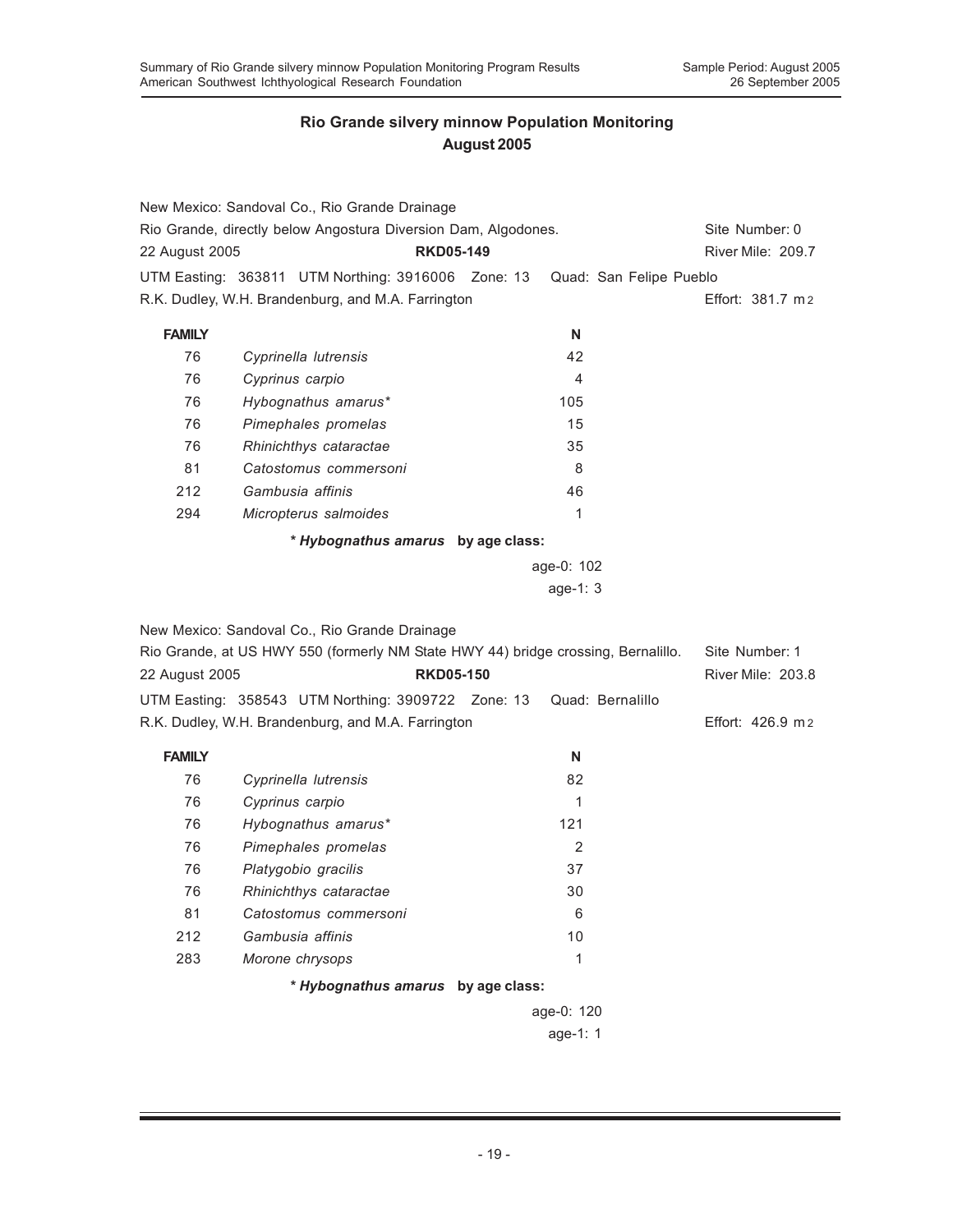|                | New Mexico: Sandoval Co., Rio Grande Drainage<br>Rio Grande, ca. 4.0 miles downstream of US HWY 550 (formerly NM State HWY 44) |                |                        | Site Number: 2<br>River Mile: 200.0 |  |  |  |
|----------------|--------------------------------------------------------------------------------------------------------------------------------|----------------|------------------------|-------------------------------------|--|--|--|
|                | bridge crossing, at Rio Rancho Wastewater Treatment Plant, Rio Rancho.<br><b>RKD05-151</b>                                     |                |                        |                                     |  |  |  |
| 22 August 2005 |                                                                                                                                |                | Quad: Bernalillo       |                                     |  |  |  |
|                | UTM Easting: 354772 UTM Northing: 3905355 Zone: 13<br>R.K. Dudley, W.H. Brandenburg, and M.A. Farrington                       |                |                        | Effort: 505.8 m 2                   |  |  |  |
|                |                                                                                                                                |                |                        |                                     |  |  |  |
| <b>FAMILY</b>  |                                                                                                                                | N              |                        |                                     |  |  |  |
| 76             | Cyprinella lutrensis                                                                                                           | 32             |                        |                                     |  |  |  |
| 76             | Hybognathus amarus*                                                                                                            | 149            |                        |                                     |  |  |  |
| 76             | Pimephales promelas                                                                                                            | 4              |                        |                                     |  |  |  |
| 76             | Platygobio gracilis                                                                                                            | 10             |                        |                                     |  |  |  |
| 76             | Rhinichthys cataractae                                                                                                         | $\overline{2}$ |                        |                                     |  |  |  |
| 81             | Carpiodes carpio                                                                                                               | $\overline{2}$ |                        |                                     |  |  |  |
| 81             | Catostomus commersoni                                                                                                          | $\overline{2}$ |                        |                                     |  |  |  |
| 93             | Ictalurus punctatus                                                                                                            | $\overline{2}$ |                        |                                     |  |  |  |
| 212            | Gambusia affinis                                                                                                               | 76             |                        |                                     |  |  |  |
|                | * Hybognathus amarus by age class:                                                                                             |                |                        |                                     |  |  |  |
|                |                                                                                                                                | age-0: 148     |                        |                                     |  |  |  |
|                |                                                                                                                                | age-1: 1       |                        |                                     |  |  |  |
|                |                                                                                                                                |                |                        |                                     |  |  |  |
|                | New Mexico: Bernalillo Co., Rio Grande Drainage                                                                                |                |                        |                                     |  |  |  |
|                | Rio Grande, at Central Avenue bridge crossing (US HWY 66), Albuquerque.                                                        |                |                        | Site Number: 3                      |  |  |  |
| 26 August 2005 | <b>RKD05-168</b>                                                                                                               |                |                        | River Mile: 183.4                   |  |  |  |
|                | UTM Easting: 346840 UTM Northing: 3884094 Zone: 13                                                                             |                | Quad: Albuquerque West |                                     |  |  |  |
|                | R.K. Dudley, M.A. Farrington, and L.E. Renfro                                                                                  |                |                        | Effort: $464.2 \text{ m2}$          |  |  |  |
|                |                                                                                                                                |                |                        |                                     |  |  |  |
| <b>FAMILY</b>  |                                                                                                                                | N              |                        |                                     |  |  |  |
| 76             | Cyprinella lutrensis                                                                                                           | 36             |                        |                                     |  |  |  |
| 76             | Cyprinus carpio                                                                                                                | 1              |                        |                                     |  |  |  |
| 76             | Hybognathus amarus*                                                                                                            | 13             |                        |                                     |  |  |  |
| 76             | Platygobio gracilis                                                                                                            | $\,6$          |                        |                                     |  |  |  |
| 76             | Rhinichthys cataractae                                                                                                         | 3              |                        |                                     |  |  |  |
| 81             | Carpiodes carpio                                                                                                               | 3              |                        |                                     |  |  |  |
| 93             | Ictalurus punctatus                                                                                                            | 1              |                        |                                     |  |  |  |
| 212            | Gambusia affinis                                                                                                               | 10             |                        |                                     |  |  |  |
|                | * Hybognathus amarus by age class:                                                                                             |                |                        |                                     |  |  |  |
|                |                                                                                                                                | age-0: 13      |                        |                                     |  |  |  |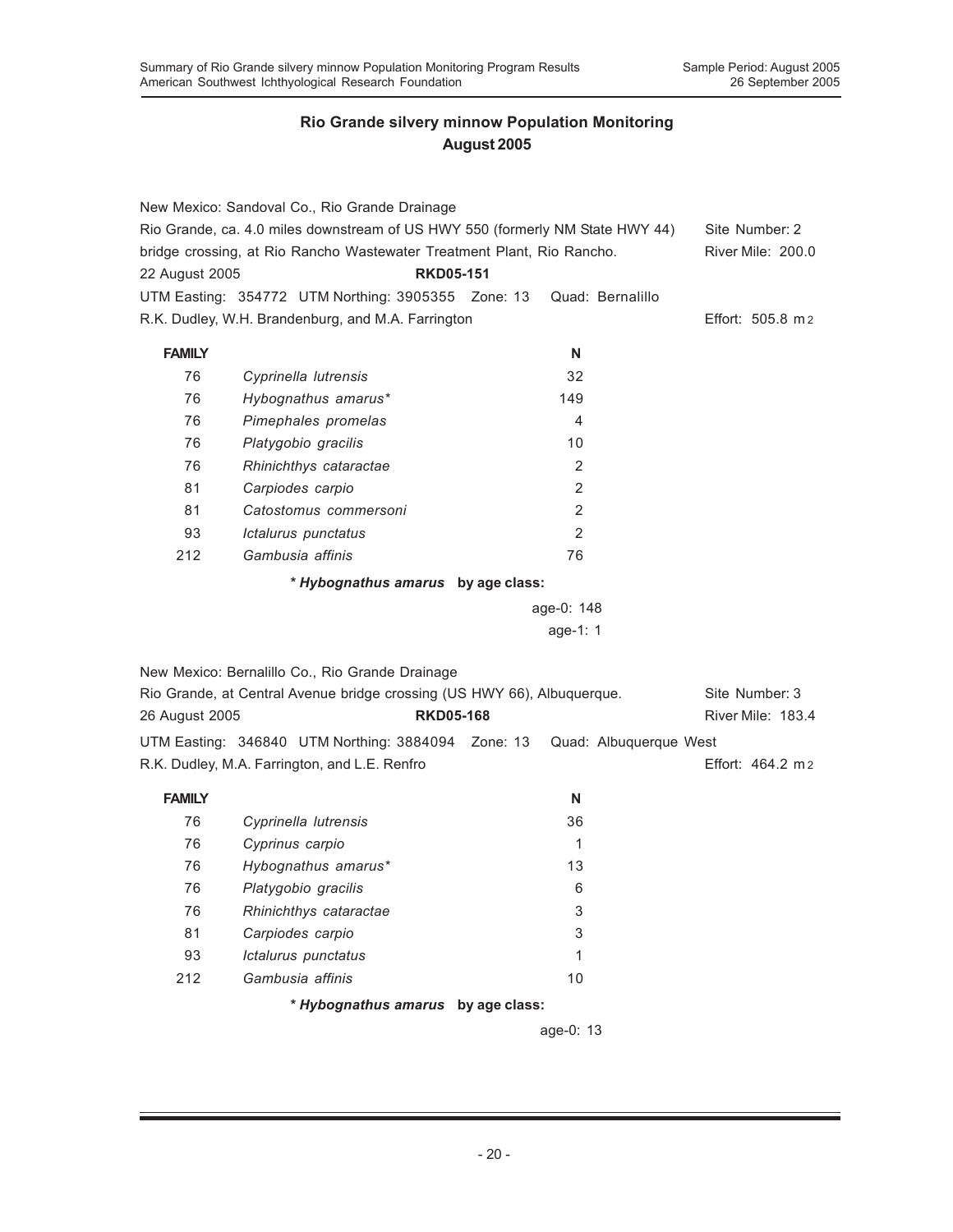|                | New Mexico: Bernalillo Co., Rio Grande Drainage                             |                        |                   |
|----------------|-----------------------------------------------------------------------------|------------------------|-------------------|
|                | Rio Grande, at Rio Bravo Blvd. Bridge crossing (NM State HWY 500) crossing, |                        | Site Number: 4    |
| Albuquerque.   |                                                                             |                        | River Mile: 178.3 |
| 26 August 2005 | <b>RKD05-167</b>                                                            |                        |                   |
|                | UTM Easting: 347554 UTM Northing: 3877163 Zone: 13                          | Quad: Albuquerque West |                   |
|                | R.K. Dudley, M.A. Farrington, and L.E. Renfro                               |                        | Effort: 691.0 m 2 |
| <b>FAMILY</b>  |                                                                             | N                      |                   |
| 76             | Cyprinella lutrensis                                                        | 53                     |                   |
| 76             | Hybognathus amarus*                                                         | 10                     |                   |
| 76             | Pimephales promelas                                                         | $\mathbf{2}$           |                   |
| 76             | Platygobio gracilis                                                         | 6                      |                   |
| 76             | Rhinichthys cataractae                                                      | $\overline{2}$         |                   |
| 81             | Catostomus commersoni                                                       | 3                      |                   |
| 212            | Gambusia affinis                                                            | 60                     |                   |
|                | * Hybognathus amarus by age class:                                          |                        |                   |
|                |                                                                             | age-0: 10              |                   |
|                |                                                                             |                        |                   |
|                |                                                                             |                        |                   |
|                | New Mexico: Valencia Co., Rio Grande Drainage                               |                        |                   |
|                | Rio Grande, at Los Lunas Bridge crossing (NM State HWY 49), Los Lunas.      |                        | Site Number: 5    |
| 26 August 2005 | <b>RKD05-166</b>                                                            |                        | River Mile: 161.4 |
|                | UTM Easting: 342898 UTM Northing: 3852531 Zone: 13                          | Quad: Los Lunas        |                   |
|                | R.K. Dudley, M.A. Farrington, and L.E. Renfro                               |                        | Effort: 483.1 m 2 |
| <b>FAMILY</b>  |                                                                             | N                      |                   |
| 76             | Cyprinella lutrensis                                                        | 113                    |                   |
| 76             | Cyprinus carpio                                                             | 6                      |                   |
| 76             | Hybognathus amarus*                                                         | 93                     |                   |
| 76             | Pimephales promelas                                                         | 12                     |                   |
| 81             | Carpiodes carpio                                                            | 2                      |                   |
| 93             | Ameiurus melas                                                              | 1                      |                   |
| 93             | Ictalurus punctatus                                                         | 3                      |                   |
| 212            | Gambusia affinis                                                            | 58                     |                   |
|                | * Hybognathus amarus by age class:                                          |                        |                   |

age-0: 93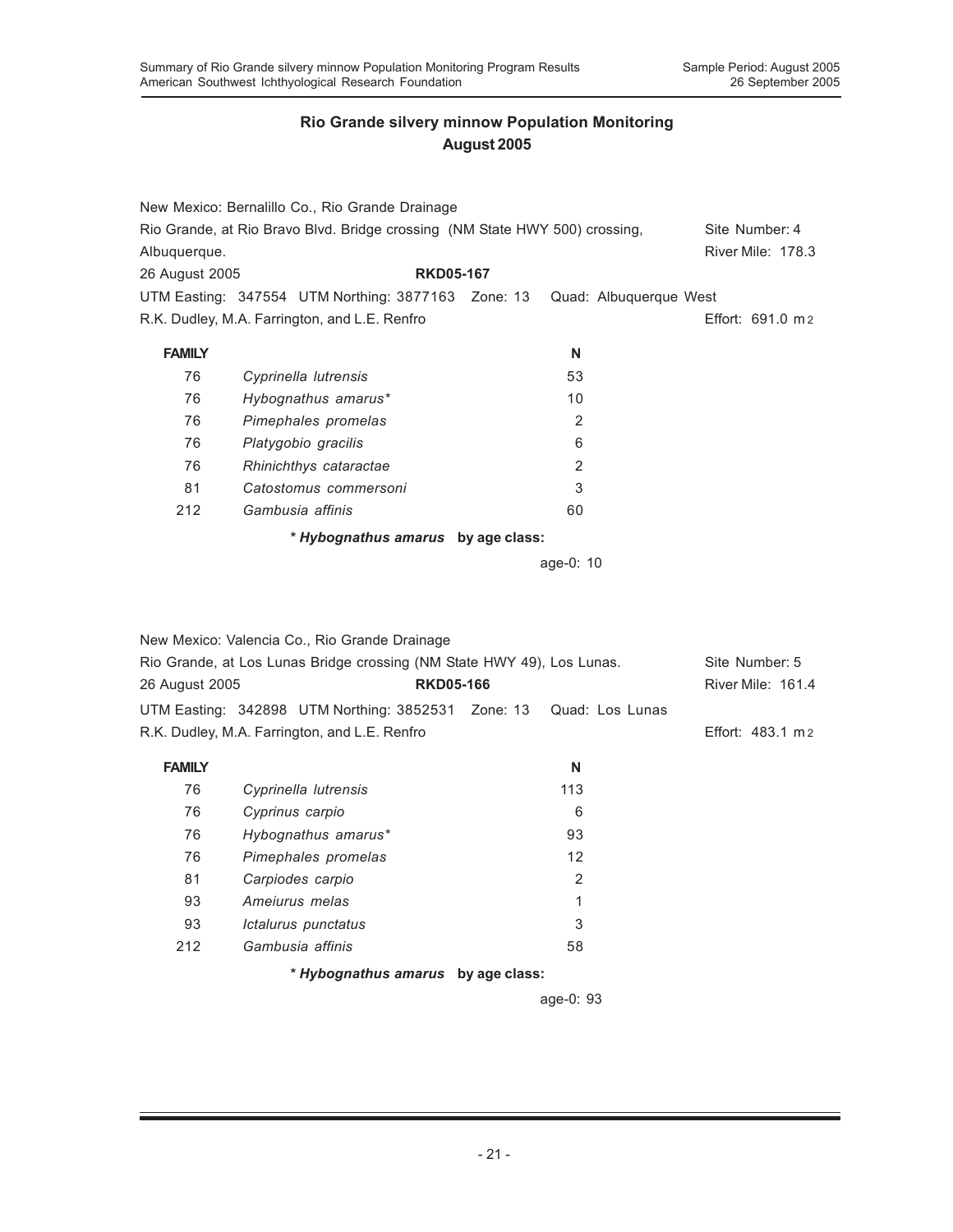|                | New Mexico: Valencia Co., Rio Grande Drainage                                                      |                                                                                  |                   |  |  |  |  |
|----------------|----------------------------------------------------------------------------------------------------|----------------------------------------------------------------------------------|-------------------|--|--|--|--|
|                |                                                                                                    | Rio Grande, ca. 1.0 miles upstream of NM State HWY 309/6 bridge crossing, Belen. | Site Number: 6    |  |  |  |  |
| 25 August 2005 | <b>RKD05-165</b>                                                                                   |                                                                                  | River Mile: 151.5 |  |  |  |  |
|                | UTM Easting: 339972 UTM Northing: 3837061 Zone: 13                                                 | Quad: Tome                                                                       |                   |  |  |  |  |
|                | R.K. Dudley, W.H. Brandenburg, and M.A. Farrington                                                 |                                                                                  | Effort: 431.2 m 2 |  |  |  |  |
| <b>FAMILY</b>  |                                                                                                    | N                                                                                |                   |  |  |  |  |
| 76             | Cyprinella lutrensis                                                                               | 55                                                                               |                   |  |  |  |  |
| 76             | Cyprinus carpio                                                                                    | 19                                                                               |                   |  |  |  |  |
| 76             | Hybognathus amarus*                                                                                | 296                                                                              |                   |  |  |  |  |
| 76             | Pimephales promelas                                                                                | 30                                                                               |                   |  |  |  |  |
| 76             | Platygobio gracilis                                                                                | $\mathbf{1}$                                                                     |                   |  |  |  |  |
| 81             | Carpiodes carpio                                                                                   | 10                                                                               |                   |  |  |  |  |
| 93             | Amejurus natalis                                                                                   | 4                                                                                |                   |  |  |  |  |
| 212            | Gambusia affinis                                                                                   | 58                                                                               |                   |  |  |  |  |
| 283            | Morone chrysops                                                                                    | 1                                                                                |                   |  |  |  |  |
|                | * Hybognathus amarus by age class:                                                                 |                                                                                  |                   |  |  |  |  |
|                |                                                                                                    | age-0: 295                                                                       |                   |  |  |  |  |
|                |                                                                                                    | age-1: 1                                                                         |                   |  |  |  |  |
|                |                                                                                                    |                                                                                  |                   |  |  |  |  |
|                |                                                                                                    |                                                                                  |                   |  |  |  |  |
|                | New Mexico: Valencia Co., Rio Grande Drainage                                                      |                                                                                  |                   |  |  |  |  |
|                | Rio Grande, ca. 2.2 miles upstream of NM State HWY 346 bridge crossing, Jarales.<br>Site Number: 7 |                                                                                  |                   |  |  |  |  |

| 25 August 2005                                     |  | <b>RKD05-164</b>                                                 |  |                   | <b>River Mile: 143.2</b> |  |
|----------------------------------------------------|--|------------------------------------------------------------------|--|-------------------|--------------------------|--|
|                                                    |  | UTM Easting: 338136 UTM Northing: 3827329 Zone: 13 Quad: Veguita |  |                   |                          |  |
| R.K. Dudley, W.H. Brandenburg, and M.A. Farrington |  |                                                                  |  | Effort: 465.0 m 2 |                          |  |

| FAMILY |                                    | N                                                       |
|--------|------------------------------------|---------------------------------------------------------|
| 76     | Cyprinella lutrensis               | 102                                                     |
| 76     | Cyprinus carpio                    | 17                                                      |
| 76     | Hybognathus amarus*                | 559                                                     |
| 76     | Pimephales promelas                | 3                                                       |
| 93     | Amejurus natalis                   | $\overline{2}$                                          |
| 93     | Ictalurus punctatus                | 4                                                       |
| 212    | Gambusia affinis                   | 319                                                     |
|        | * Hybognathus amarus by age class: |                                                         |
|        |                                    | $\sim$ $\sim$ $\sim$ $\sim$ $\sim$ $\sim$ $\sim$ $\sim$ |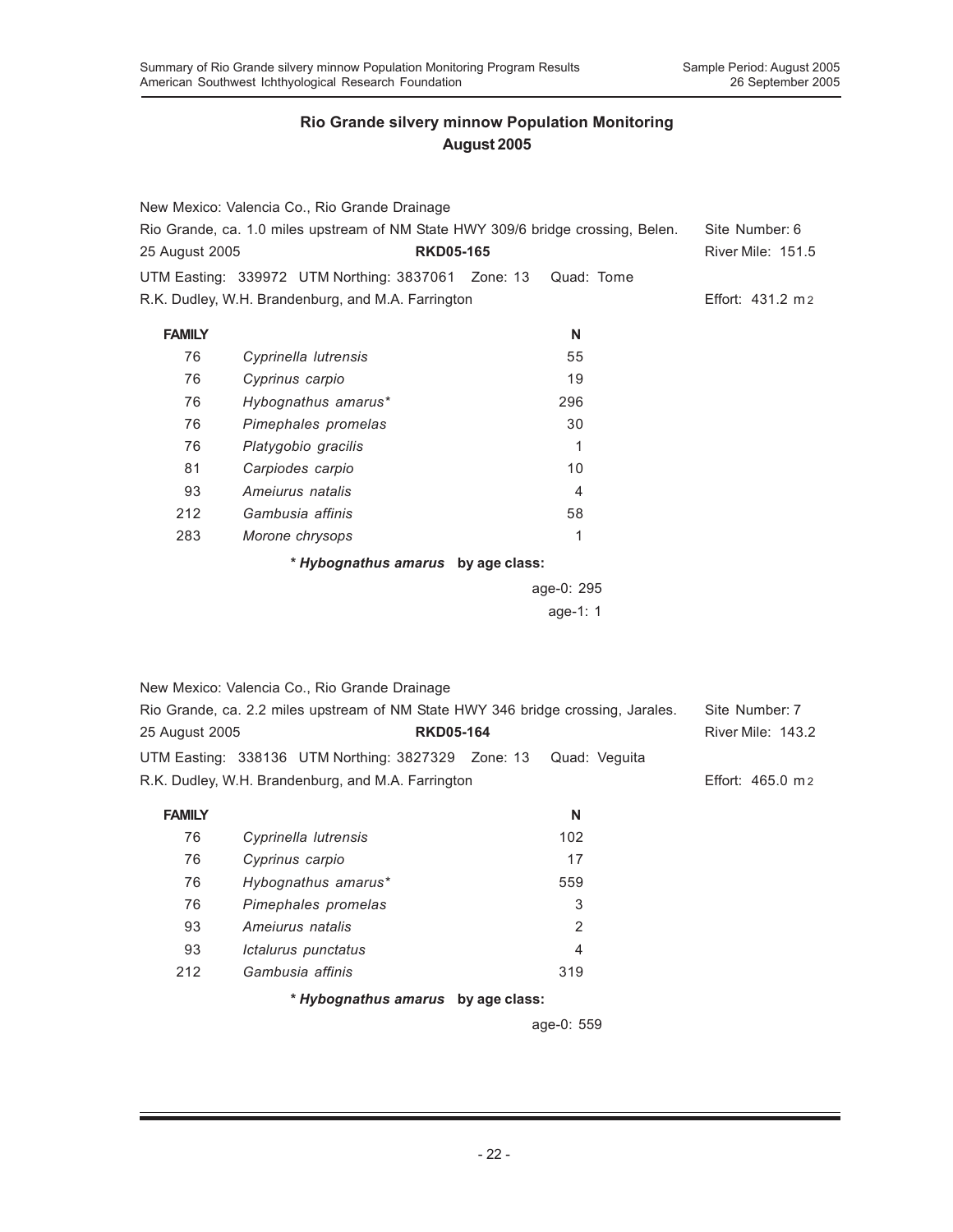|                | New Mexico: Socorro Co., Rio Grande Drainage        |           |               | Site Number: 8    |
|----------------|-----------------------------------------------------|-----------|---------------|-------------------|
|                | Rio Grande, at US HWY 60 bridge crossing, Bernardo. |           |               |                   |
| 25 August 2005 | <b>RKD05-163</b>                                    |           |               | River Mile: 130.6 |
|                | UTM Easting: 334604 UTM Northing: 3809726 Zone: 13  |           | Quad: Abeytas |                   |
|                | R.K. Dudley, W.H. Brandenburg, and M.A. Farrington  |           |               | Effort: 435.1 m 2 |
| <b>FAMILY</b>  |                                                     | N         |               |                   |
| 76             | Cyprinella lutrensis                                | 44        |               |                   |
| 76             | Cyprinus carpio                                     | 14        |               |                   |
| 76             | Hybognathus amarus*                                 | 71        |               |                   |
| 76             | Pimephales promelas                                 | 30        |               |                   |
| 76             | Rhinichthys cataractae                              | 1         |               |                   |
| 93             | Amejurus natalis                                    | 6         |               |                   |
| 93             | Ictalurus punctatus                                 | 10        |               |                   |
| 212            | Gambusia affinis                                    | 149       |               |                   |
| 294            | Micropterus salmoides                               | 2         |               |                   |
|                | * Hybognathus amarus by age class:                  |           |               |                   |
|                |                                                     | age-0: 71 |               |                   |
|                |                                                     |           |               |                   |
|                |                                                     |           |               |                   |
|                |                                                     |           |               |                   |

|                | New Mexico: Socorro Co., Rio Grande Drainage                                     |  |                          |  |
|----------------|----------------------------------------------------------------------------------|--|--------------------------|--|
|                | Rio Grande, ca. 3.5 miles downstream of the US HWY 60 bridge crossing, Bernardo. |  | Site Number: 9           |  |
| 25 August 2005 | <b>RKD05-162</b>                                                                 |  | <b>River Mile: 127.0</b> |  |
|                |                                                                                  |  |                          |  |
|                | R.K. Dudley, W.H. Brandenburg, and M.A. Farrington                               |  | Effort: 422.7 m 2        |  |

| <b>FAMILY</b> |                                    | N   |  |
|---------------|------------------------------------|-----|--|
| 76            | Cyprinella lutrensis               | 73  |  |
| 76            | Cyprinus carpio                    | 4   |  |
| 76            | Hybognathus amarus*                | 225 |  |
| 76            | Pimephales promelas                | 81  |  |
| 93            | Ameiurus natalis                   | 1   |  |
| 93            | Ictalurus punctatus                | 4   |  |
| 212           | Gambusia affinis                   | 335 |  |
|               | * Hybognathus amarus by age class: |     |  |

age-0: 225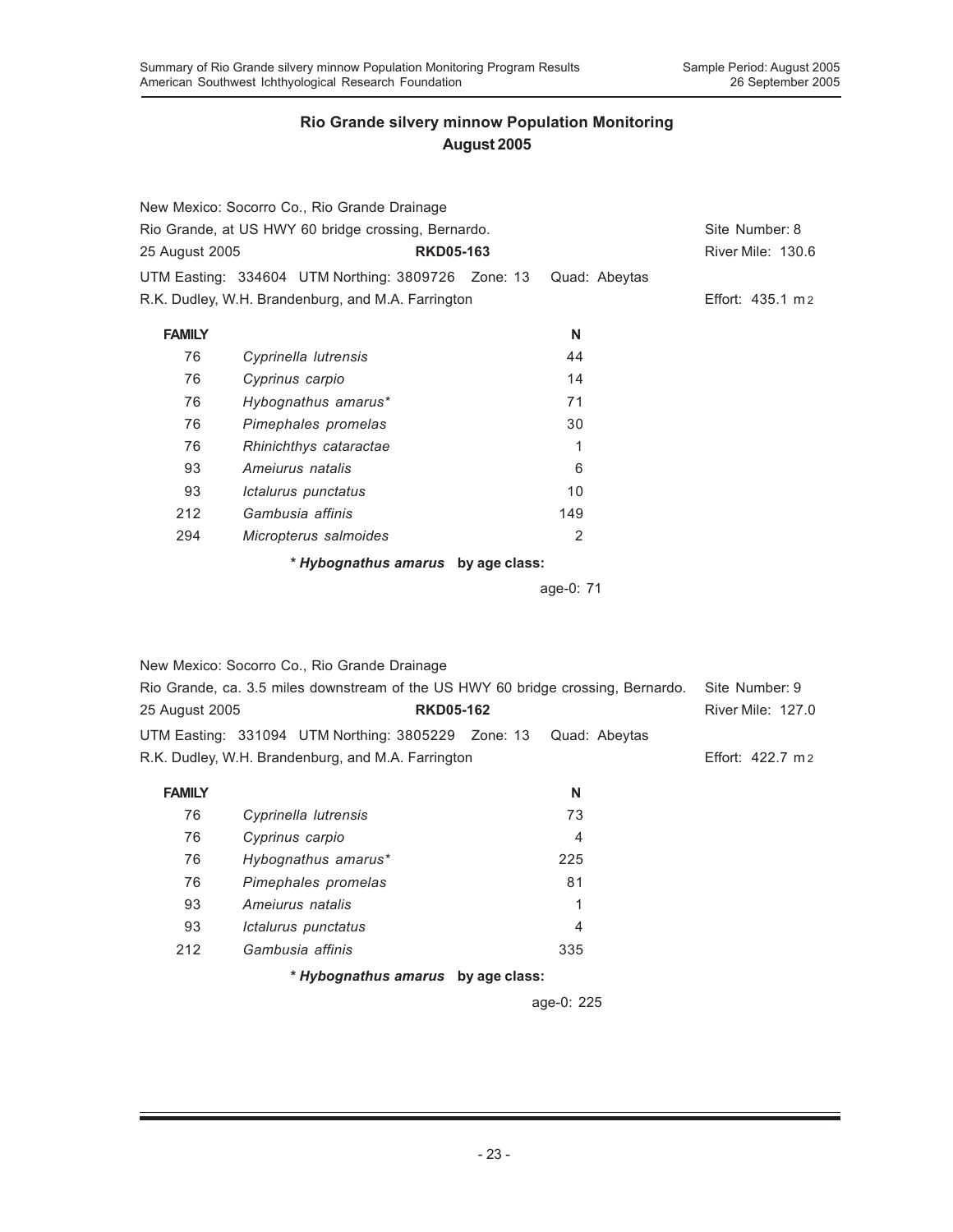|                | New Mexico: Socorro Co., Rio Grande Drainage                     | Rio Grande, ca. 0.6 miles upstream of San Acacia Diversion Dam, San Acacia | Site Number: 9.5  |
|----------------|------------------------------------------------------------------|----------------------------------------------------------------------------|-------------------|
| 25 August 2005 |                                                                  | <b>RKD05-161</b>                                                           | River Mile: 116.8 |
|                | UTM Easting: 327902 UTM Northing: 3792603 Zone: 13               | Quad: La Joya                                                              |                   |
|                | R.K. Dudley, W.H. Brandenburg, and M.A. Farrington               |                                                                            | Effort: 403.8 m 2 |
| <b>FAMILY</b>  |                                                                  | N                                                                          |                   |
| 76             | Cyprinella lutrensis                                             | 14                                                                         |                   |
| 76             | Cyprinus carpio                                                  | 11                                                                         |                   |
| 76             | Hybognathus amarus*                                              | 122                                                                        |                   |
| 76             | Pimephales promelas                                              | 11                                                                         |                   |
| 93             | Ameiurus natalis                                                 | 9                                                                          |                   |
| 93             | Ictalurus punctatus                                              | 59                                                                         |                   |
| 212            | Gambusia affinis                                                 | 107                                                                        |                   |
| 294            | Pomoxis annularis                                                | 1                                                                          |                   |
|                | * Hybognathus amarus by age class:                               |                                                                            |                   |
|                |                                                                  | age-0: 122                                                                 |                   |
|                |                                                                  |                                                                            |                   |
|                | New Mexico: Socorro Co., Rio Grande Drainage                     |                                                                            |                   |
|                | Rio Grande, directly below San Acacia Diversion Dam, San Acacia. |                                                                            | Site Number: 10   |
| 25 August 2005 |                                                                  | <b>RKD05-160</b>                                                           | River Mile: 116.2 |
|                | UTM Easting: 326162 UTM Northing: 3791977 Zone: 13               | Quad: San Acacia                                                           |                   |
|                | R.K. Dudley, W.H. Brandenburg, and M.A. Farrington               |                                                                            | Effort: 397.7 m 2 |
| <b>FAMILY</b>  |                                                                  | N                                                                          |                   |
| 69             | Dorosoma cepedianum                                              | 7                                                                          |                   |
| 76             | Cyprinella lutrensis                                             | 5                                                                          |                   |
| 76             | Cyprinus carpio                                                  | 45                                                                         |                   |
| 76             | Hybognathus amarus*                                              | 60                                                                         |                   |
| 76             | Pimephales promelas                                              | 10                                                                         |                   |
| 76             | Platygobio gracilis                                              | 4                                                                          |                   |
| 76             | Rhinichthys cataractae                                           | 1                                                                          |                   |
| 93             | Ameiurus natalis                                                 | $\overline{2}$                                                             |                   |
| 93             | Ictalurus punctatus                                              | 16                                                                         |                   |
| 212            | Gambusia affinis                                                 | 48                                                                         |                   |
| 283            | Morone chrysops                                                  | 1                                                                          |                   |
|                | * Hybognathus amarus                                             | by age class:                                                              |                   |

age-0: 60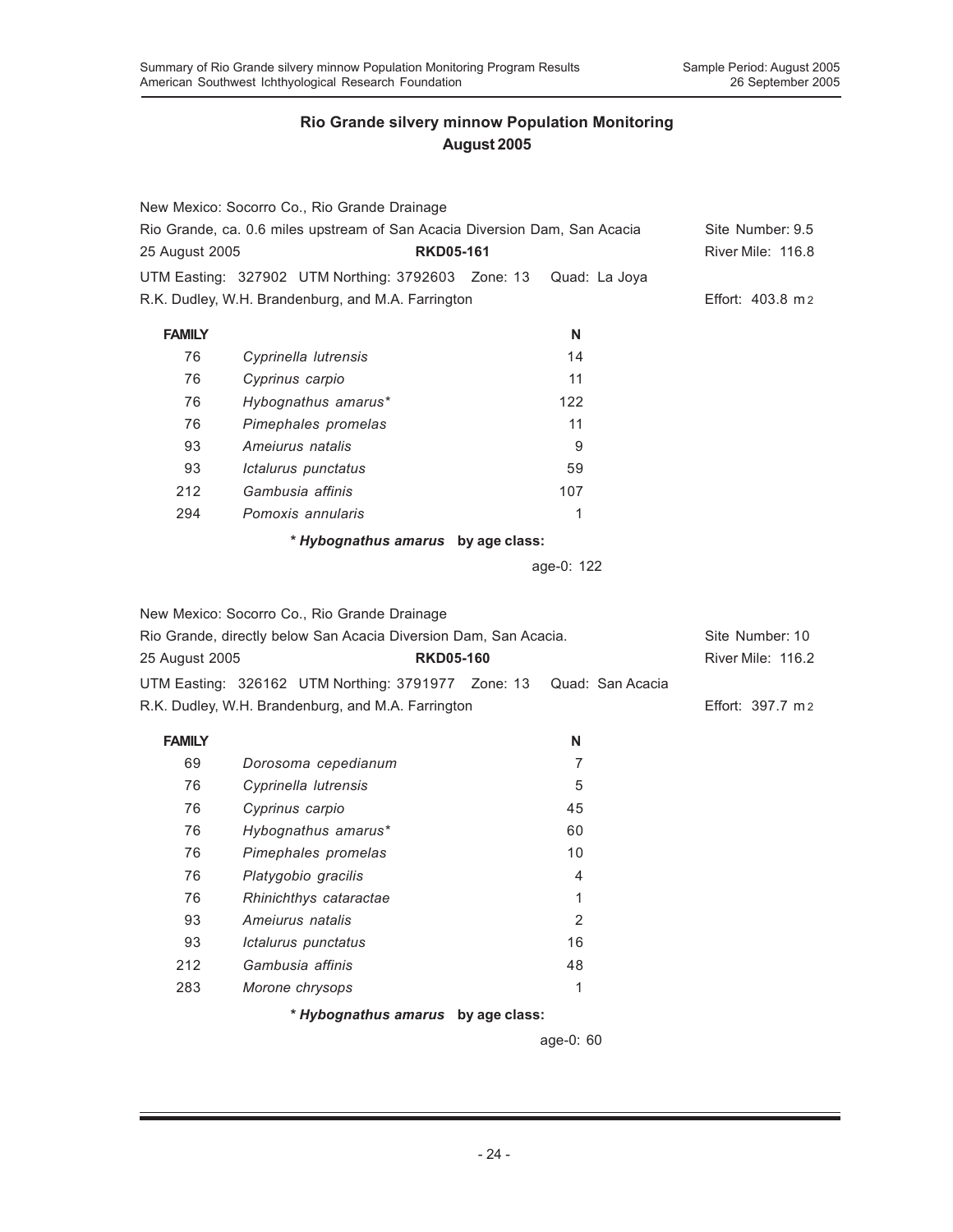|                | New Mexico: Socorro Co., Rio Grande Drainage                                   |                                    |                         |                   |
|----------------|--------------------------------------------------------------------------------|------------------------------------|-------------------------|-------------------|
|                | Rio Grande, ca. 1.5 miles downstream of San Acacia Diversion Dam, San Acacia.  |                                    |                         | Site Number: 11   |
| 24 August 2005 |                                                                                | <b>RKD05-159</b>                   |                         | River Mile: 114.6 |
|                | UTM Easting: 325263 UTM Northing: 3790442 Zone: 13                             |                                    | Quad: Lemitar           |                   |
|                | R.K. Dudley, W.H. Brandenburg, and M.A. Farrington                             |                                    |                         | Effort: 522.8 m 2 |
| <b>FAMILY</b>  |                                                                                |                                    | N                       |                   |
| 69             | Dorosoma cepedianum                                                            |                                    | 1                       |                   |
| 76             | Cyprinella lutrensis                                                           |                                    | 14                      |                   |
| 76             | Cyprinus carpio                                                                |                                    | 5                       |                   |
| 76             | Hybognathus amarus*                                                            |                                    | 27                      |                   |
| 76             | Pimephales promelas                                                            |                                    | 14                      |                   |
| 76             | Platygobio gracilis                                                            |                                    | 4                       |                   |
| 93             | Amejurus natalis                                                               |                                    | 1                       |                   |
| 93             | Ictalurus punctatus                                                            |                                    | 26                      |                   |
| 212            | Gambusia affinis                                                               |                                    | 10                      |                   |
|                |                                                                                | * Hybognathus amarus by age class: |                         |                   |
|                |                                                                                |                                    | age-0: 27               |                   |
|                |                                                                                |                                    |                         |                   |
|                | New Mexico: Socorro Co., Rio Grande Drainage                                   |                                    |                         |                   |
|                | Rio Grande, east of Socorro, 0.5 miles upstream of Socorro Low Flow Conveyance |                                    |                         | Site Number: 12   |
|                | Channel bridge and east just upstream of Socorro Wastewater Treatment Plant,   |                                    |                         | River Mile: 99.5  |
| 24 August 2005 |                                                                                | <b>RKD05-158</b>                   |                         |                   |
|                | UTM Easting: 327097 UTM Northing: 3771043 Zone: 13                             |                                    | Quad: Loma de las Canas |                   |
|                | R.K. Dudley, W.H. Brandenburg, and M.A. Farrington                             |                                    |                         | Effort: 450.2 m 2 |
| <b>FAMILY</b>  |                                                                                |                                    | N                       |                   |
| 76             | Cyprinella lutrensis                                                           |                                    | 91                      |                   |
| 76             | Cyprinus carpio                                                                |                                    | 13                      |                   |
| 76             | Hybognathus amarus*                                                            |                                    | 561                     |                   |
| 76             | Pimephales promelas                                                            |                                    | 14                      |                   |
| 76             | Platygobio gracilis                                                            |                                    | 9                       |                   |
| 81             | Carpiodes carpio                                                               |                                    | 1                       |                   |
| 93             | Ameiurus natalis                                                               |                                    | 1                       |                   |
| 93             | Ictalurus punctatus                                                            |                                    | 16                      |                   |
| 212            | Gambusia affinis                                                               |                                    | 108                     |                   |
|                |                                                                                | * Hybognathus amarus by age class: |                         |                   |
|                |                                                                                |                                    | age-0: 561              |                   |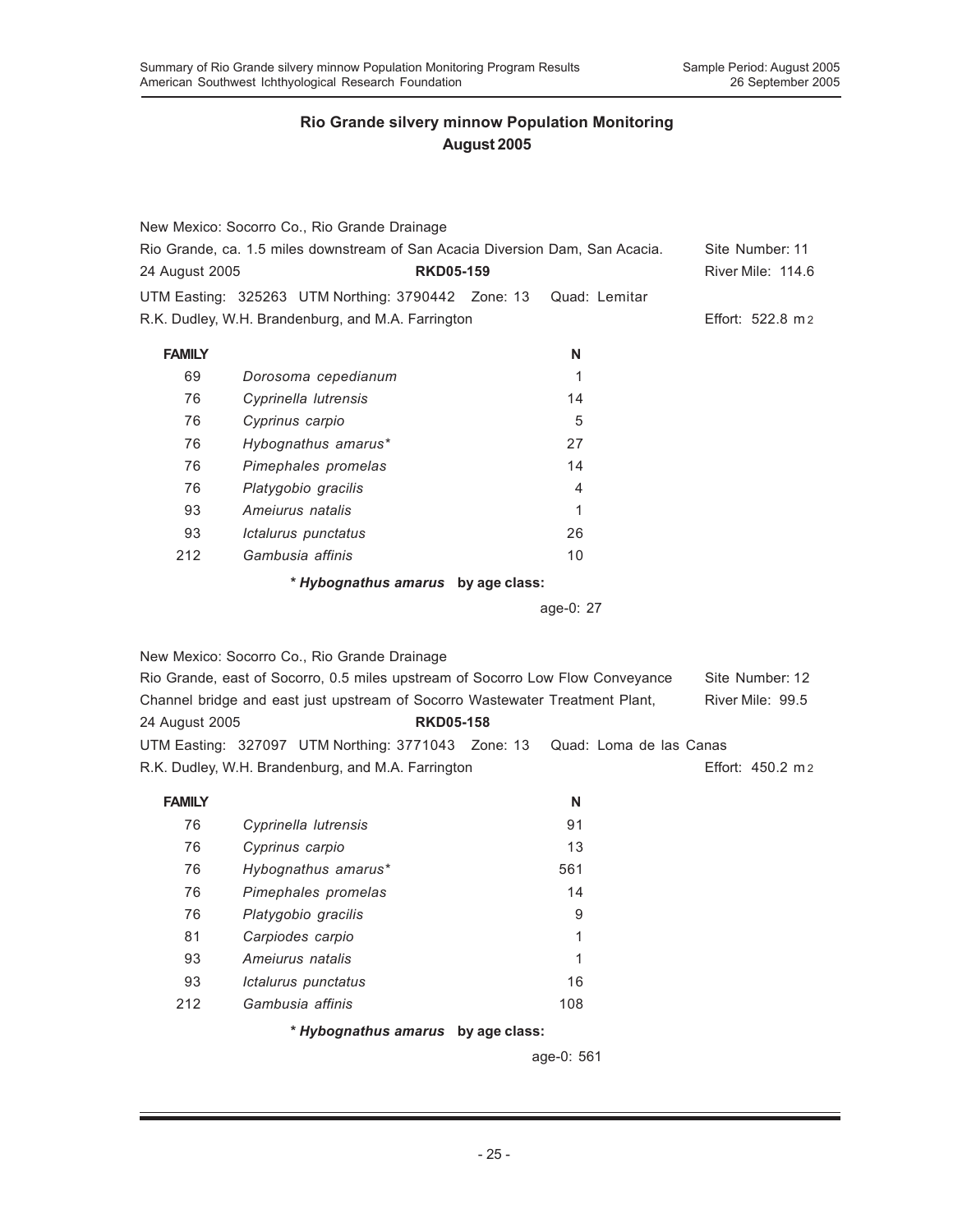|                | New Mexico: Socorro Co., Rio Grande Drainage                    |                  |                   |                   |
|----------------|-----------------------------------------------------------------|------------------|-------------------|-------------------|
|                | Rio Grande, ca. 4.0 miles upstream of U.S. 380 bridge crossing. |                  |                   | Site Number: 13   |
| 24 August 2005 |                                                                 | <b>RKD05-157</b> |                   | River Mile: 91.7  |
|                | UTM Easting: 328140 UTM Northing: 3761283 Zone: 13              |                  | Quad: San Antonio |                   |
|                | R.K. Dudley, W.H. Brandenburg, and M.A. Farrington              |                  |                   | Effort: 449.2 m 2 |
| <b>FAMILY</b>  |                                                                 |                  | N                 |                   |
| 76             | Cyprinella lutrensis                                            |                  | 38                |                   |
| 76             | Cyprinus carpio                                                 |                  | 4                 |                   |
| 76             | Hybognathus amarus*                                             |                  | 521               |                   |
| 76             | Pimephales promelas                                             |                  | 29                |                   |
| 76             | Platygobio gracilis                                             |                  | 11                |                   |
| 76             | Rhinichthys cataractae                                          |                  | 2                 |                   |
| 81             | Carpiodes carpio                                                |                  | $\overline{2}$    |                   |
| 93             | Ictalurus punctatus                                             |                  | 3                 |                   |
| 212            | Gambusia affinis                                                |                  | 64                |                   |
|                | * Hybognathus amarus by age class:                              |                  |                   |                   |
|                |                                                                 |                  | age-0: 520        |                   |
|                |                                                                 |                  | age-1: 1          |                   |
|                |                                                                 |                  |                   |                   |
|                | New Mexico: Socorro Co., Rio Grande Drainage                    |                  |                   |                   |
|                | Rio Grande, at US HWY 380 bridge crossing, San Antonio.         |                  |                   | Site Number: 14   |
| 24 August 2005 |                                                                 | <b>RKD05-156</b> |                   | River Mile: 87.1  |
|                | UTM Easting: 328914 UTM Northing: 3754471 Zone: 13              |                  | Quad: San Antonio |                   |
|                | R.K. Dudley, W.H. Brandenburg, and M.A. Farrington              |                  |                   | Effort: 514.1 m2  |
| <b>FAMILY</b>  |                                                                 |                  | N                 |                   |
| 76             | Cyprinella lutrensis                                            |                  | 41                |                   |
| 76             | Cyprinus carpio                                                 |                  | 9                 |                   |
| 76             | Hybognathus amarus*                                             |                  | 327               |                   |
| 76             | Pimephales promelas                                             |                  | 15                |                   |
| 76             | Platygobio gracilis                                             |                  | 10                |                   |
| 81             | Carpiodes carpio                                                |                  | $\sqrt{2}$        |                   |
| 93             | Ameiurus natalis                                                |                  | $\mathbf{1}$      |                   |
| 93             | Ictalurus punctatus                                             |                  | 22                |                   |
| 212            | Gambusia affinis                                                |                  | 11                |                   |
| 283            | Morone chrysops                                                 |                  | 1                 |                   |
|                | * Hybognathus amarus by age class:                              |                  |                   |                   |
|                |                                                                 |                  | age-0: 327        |                   |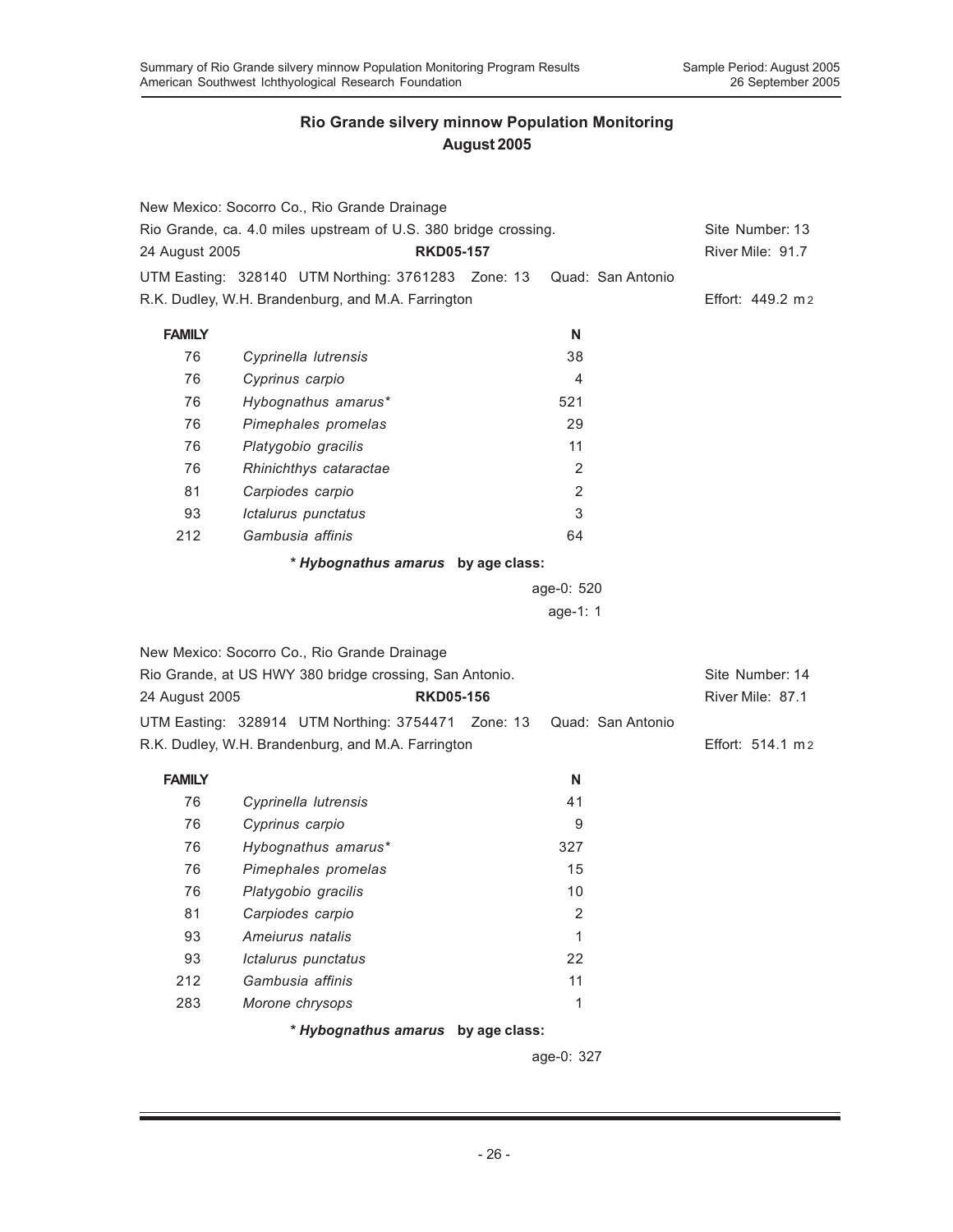|                | New Mexico: Socorro Co., Rio Grande Drainage             |                                                                                                       |                      |
|----------------|----------------------------------------------------------|-------------------------------------------------------------------------------------------------------|----------------------|
|                |                                                          | Rio Grande, directly east of Bosque del Apache National Wildlife Refuge Headquarters. Site Number: 15 |                      |
| 23 August 2005 |                                                          | <b>RKD05-155</b>                                                                                      | River Mile: 79.1     |
|                | UTM Easting: 327055 UTM Northing: 3740839 Zone: 13       |                                                                                                       | Quad: San Antonio SE |
|                | R.K. Dudley, W.H. Brandenburg, and M.A. Farrington       |                                                                                                       | Effort: 520.4 m 2    |
|                |                                                          |                                                                                                       |                      |
| <b>FAMILY</b>  |                                                          | N                                                                                                     |                      |
| 76             | Cyprinella lutrensis                                     | 31                                                                                                    |                      |
| 76             | Cyprinus carpio                                          | 13                                                                                                    |                      |
| 76             | Hybognathus amarus*                                      | 25                                                                                                    |                      |
| 76             | Pimephales promelas                                      | 101                                                                                                   |                      |
| 76             | Platygobio gracilis                                      | 4                                                                                                     |                      |
| 76             | Rhinichthys cataractae                                   | 1                                                                                                     |                      |
| 81             | Carpiodes carpio                                         | $\overline{2}$                                                                                        |                      |
| 93             | Ameiurus natalis                                         | 1                                                                                                     |                      |
| 93             | Ictalurus punctatus                                      | 18                                                                                                    |                      |
| 212            | Gambusia affinis                                         | 23                                                                                                    |                      |
|                |                                                          | * Hybognathus amarus by age class:                                                                    |                      |
|                |                                                          | age-0: 25                                                                                             |                      |
|                |                                                          |                                                                                                       |                      |
|                |                                                          |                                                                                                       |                      |
|                |                                                          |                                                                                                       |                      |
|                | New Mexico: Socorro Co., Rio Grande Drainage             |                                                                                                       |                      |
|                | Rio Grande, at San Marcial Railroad Bridge, San Marcial. |                                                                                                       | Site Number: 16      |
| 23 August 2005 |                                                          | <b>RKD05-154</b>                                                                                      | River Mile: 68.6     |
|                | UTM Easting: 315284 UTM Northing: 3728347 Zone: 13       | Quad: San Marcial                                                                                     |                      |
|                | R.K. Dudley, W.H. Brandenburg, and M.A. Farrington       |                                                                                                       | Effort: 368.2 m 2    |
| <b>FAMILY</b>  |                                                          | N                                                                                                     |                      |
| 69             | Dorosoma cepedianum                                      | 70                                                                                                    |                      |
| 76             | Cyprinella lutrensis                                     | 28                                                                                                    |                      |
| 76             | Cyprinus carpio                                          | 2                                                                                                     |                      |
| 76             | Pimephales promelas                                      | 3                                                                                                     |                      |
| 81             | Carpiodes carpio                                         | $\overline{2}$                                                                                        |                      |
| 93             | Ictalurus punctatus                                      | $\overline{2}$                                                                                        |                      |
| 212            | Gambusia affinis                                         | 61                                                                                                    |                      |